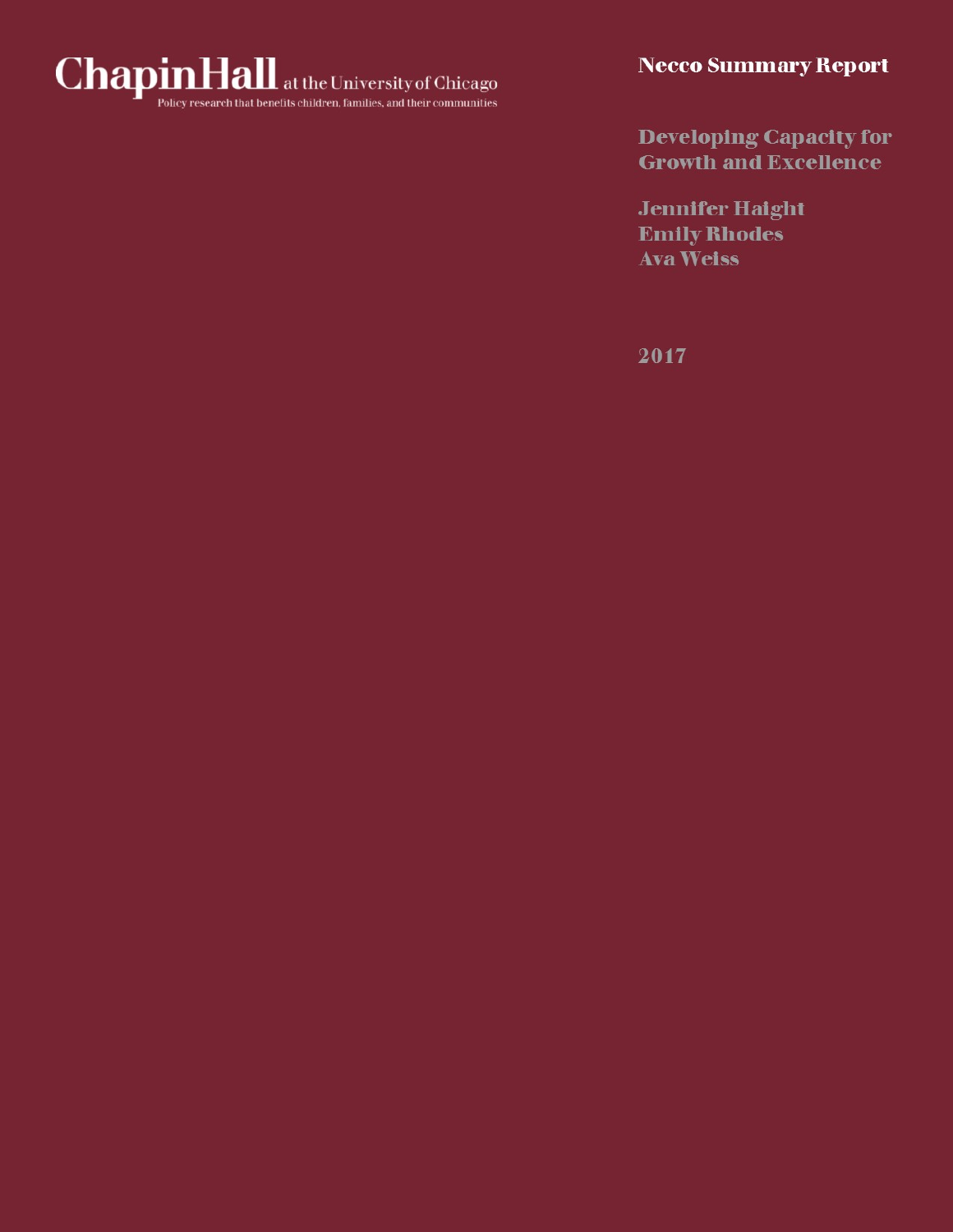# **Necco Summary Report: Developing Capacity for Growth and Excellence**

Jennifer Haight Emily Rhodes Ava Weiss

# **Recommended Citation**

Haight, J., Rhodes, E., Weiss, A.  $(2017)$ . Necco summary report: Developing capacity for growth and excellence.

Chicago, IL: Chapin Hall at the University of Chicago.

ISSN: 1097-3125

© 2017 Chapin Hall at the University of Chicago 1313 East 60th Street Chicago, IL 60637

773-256-5100

www.chapinhall.org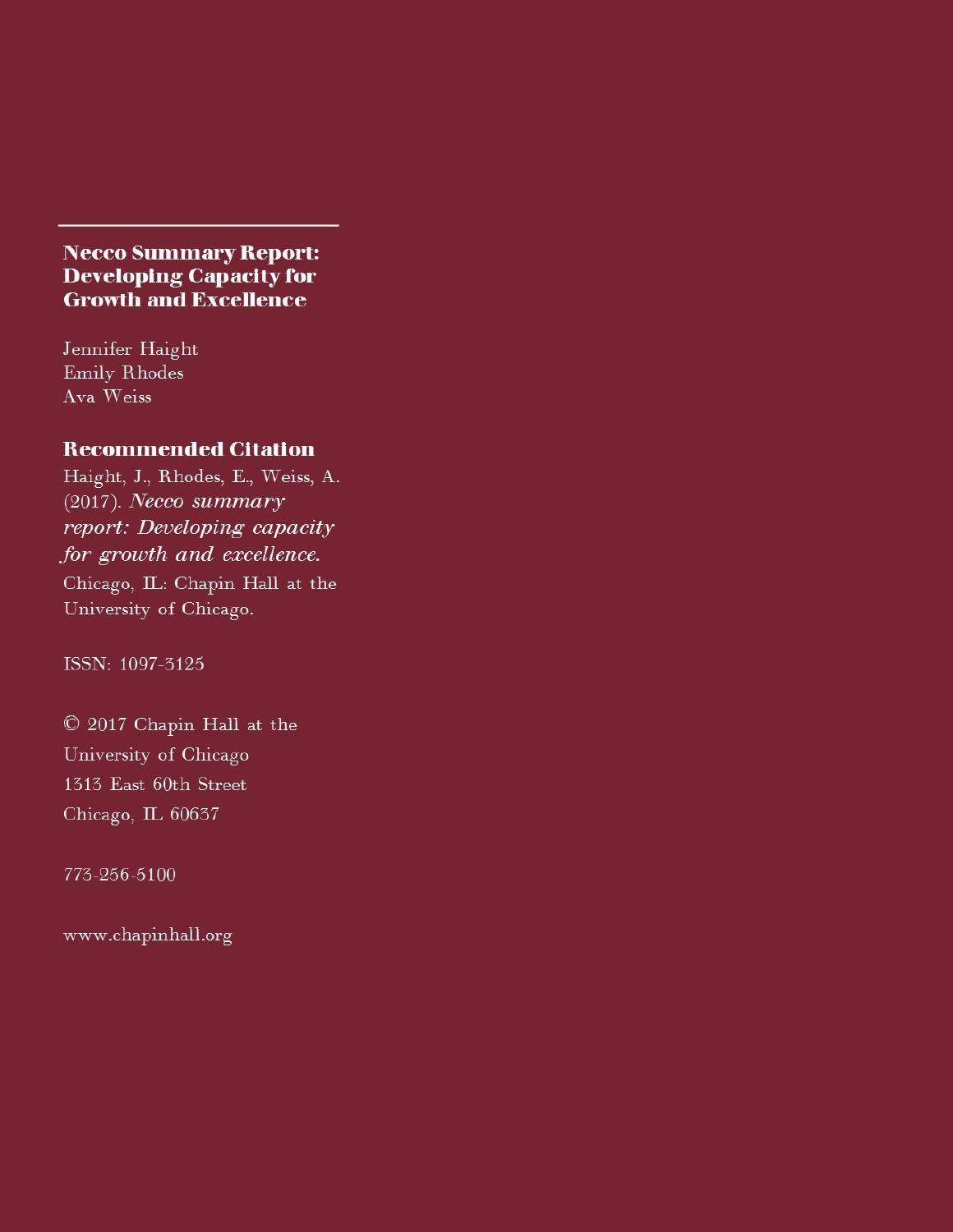### **Acknowledgments**

We would like to thank numerous Necco staff for their engagement with Chapin Hall. In particular, we would like to acknowledge Ron Aceto, Randy Thomas, and Cathy McDowell for supporting data management. We would also like to thank Necco administrators—Beau Necco, Bob Carpenter, Pam Priddy, and JP Montgomery—for making this work possible. In addition, we would like to thank all Necco staff that participated in interviews, surveys, and advanced analytics training.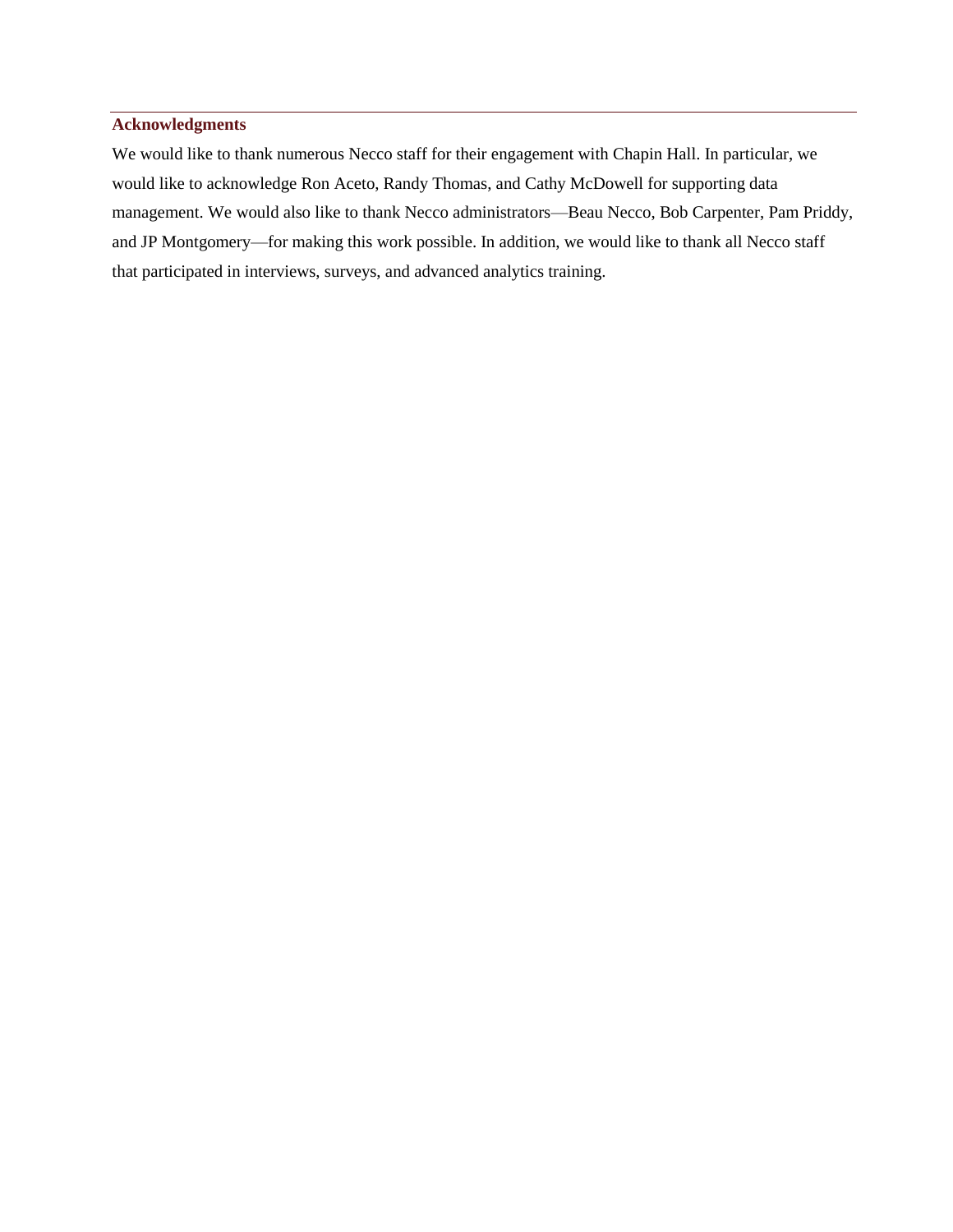## **Table of Contents**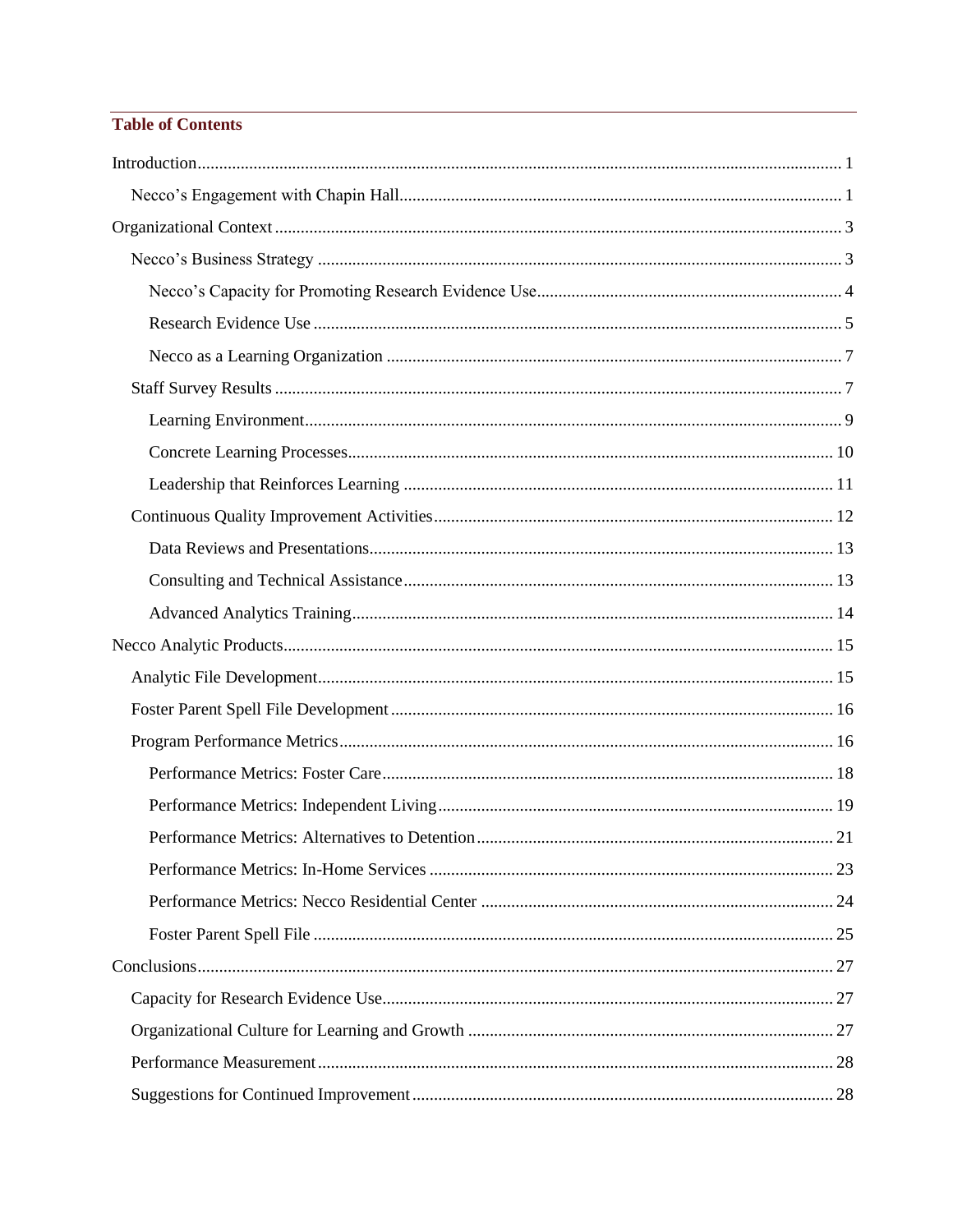| Bibliography |
|--------------|
|--------------|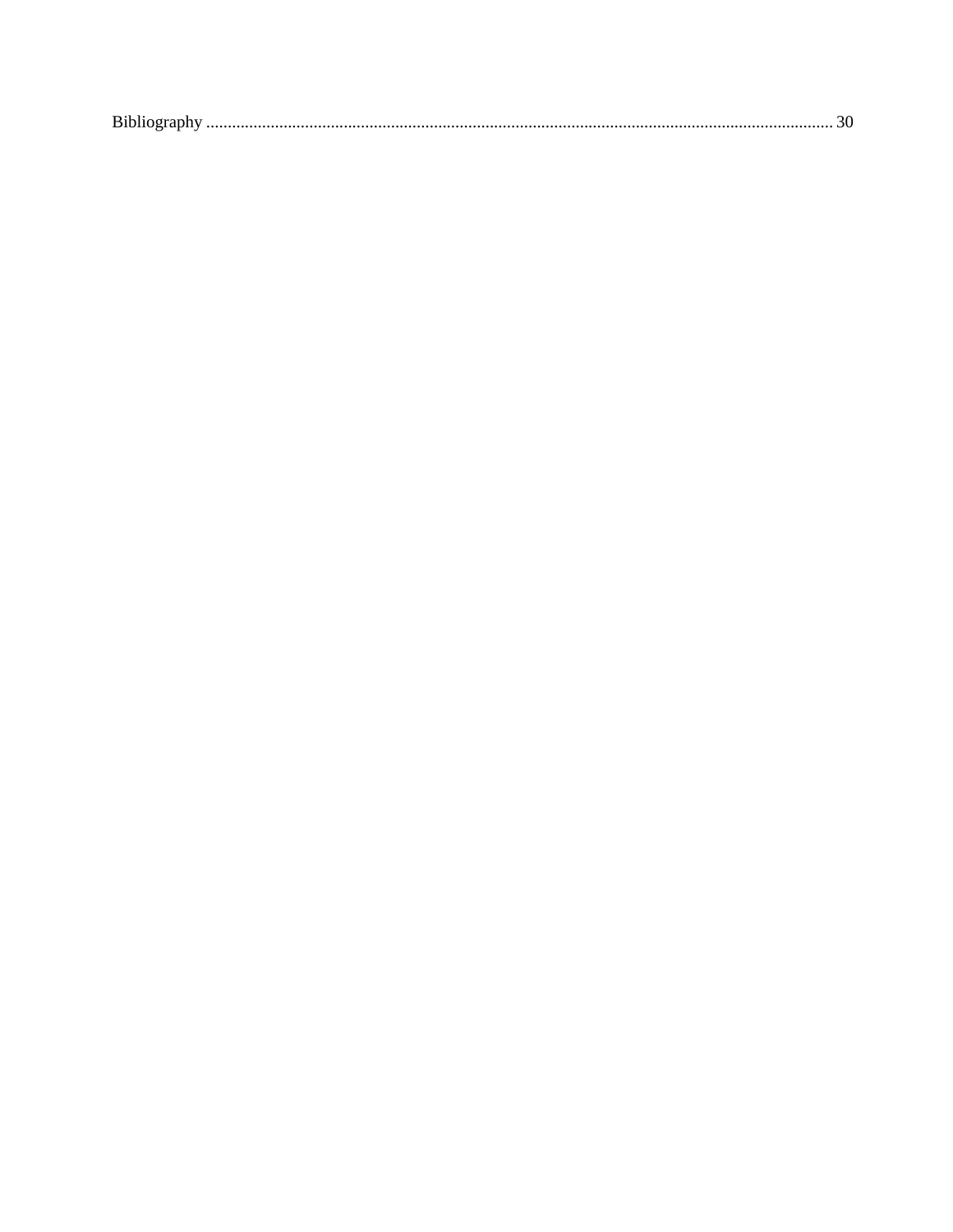# **List of Figures**

| Figure 2. Learning Environment: Necco Median Compared to Standardized Median 10                |  |
|------------------------------------------------------------------------------------------------|--|
|                                                                                                |  |
| Figure 4. Concrete Learning Processes: Necco Median Compared to Standardized Median 11         |  |
| Figure 5. Leadership that Reinforces Learning: Necco Median Compared to Standardized Median 12 |  |
|                                                                                                |  |
|                                                                                                |  |
|                                                                                                |  |
|                                                                                                |  |
|                                                                                                |  |
|                                                                                                |  |
|                                                                                                |  |
|                                                                                                |  |
| Figure 14. Foster Home Closing Reasons, All Homes Opened for Placement between 2008–15  26     |  |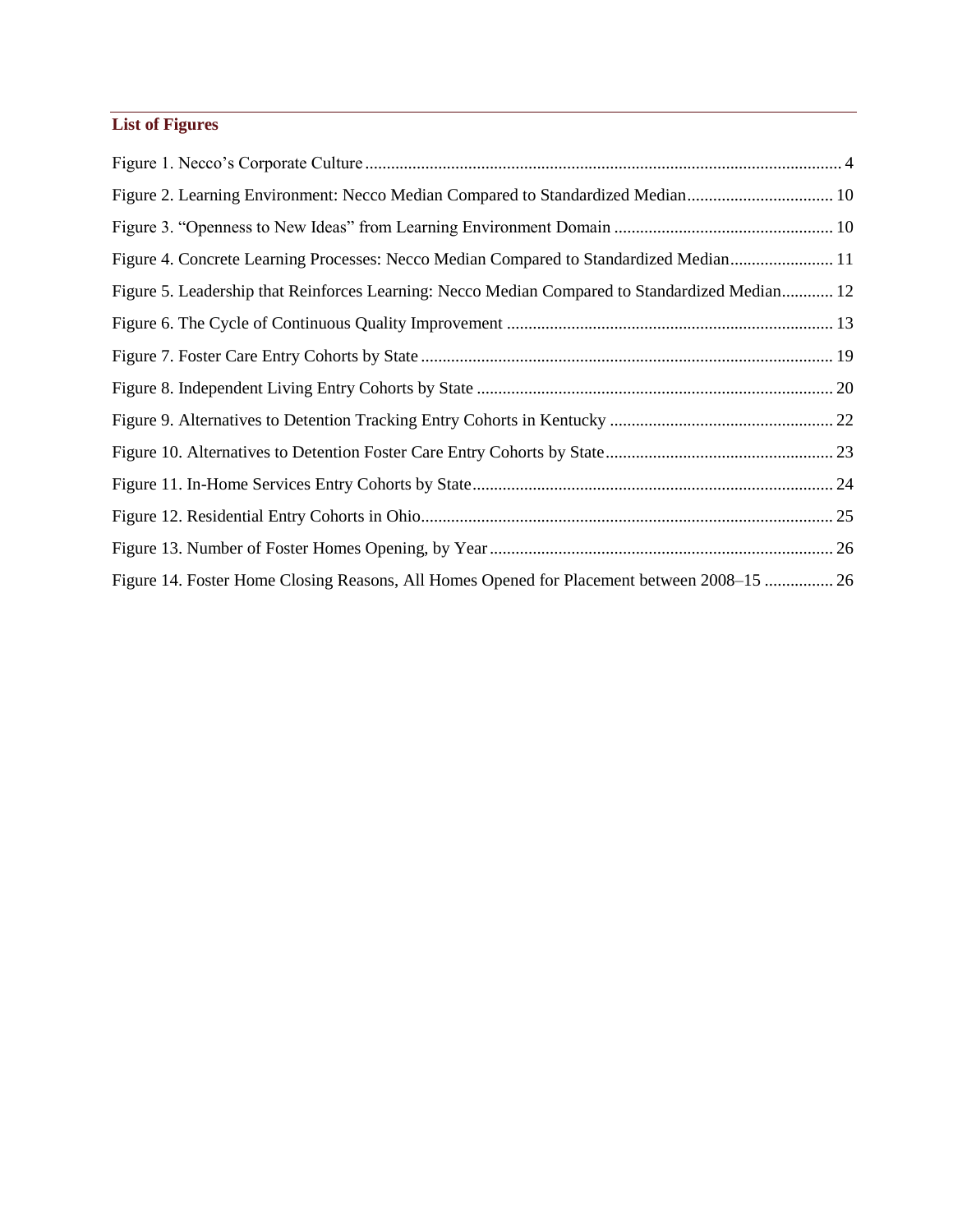## **List of Tables**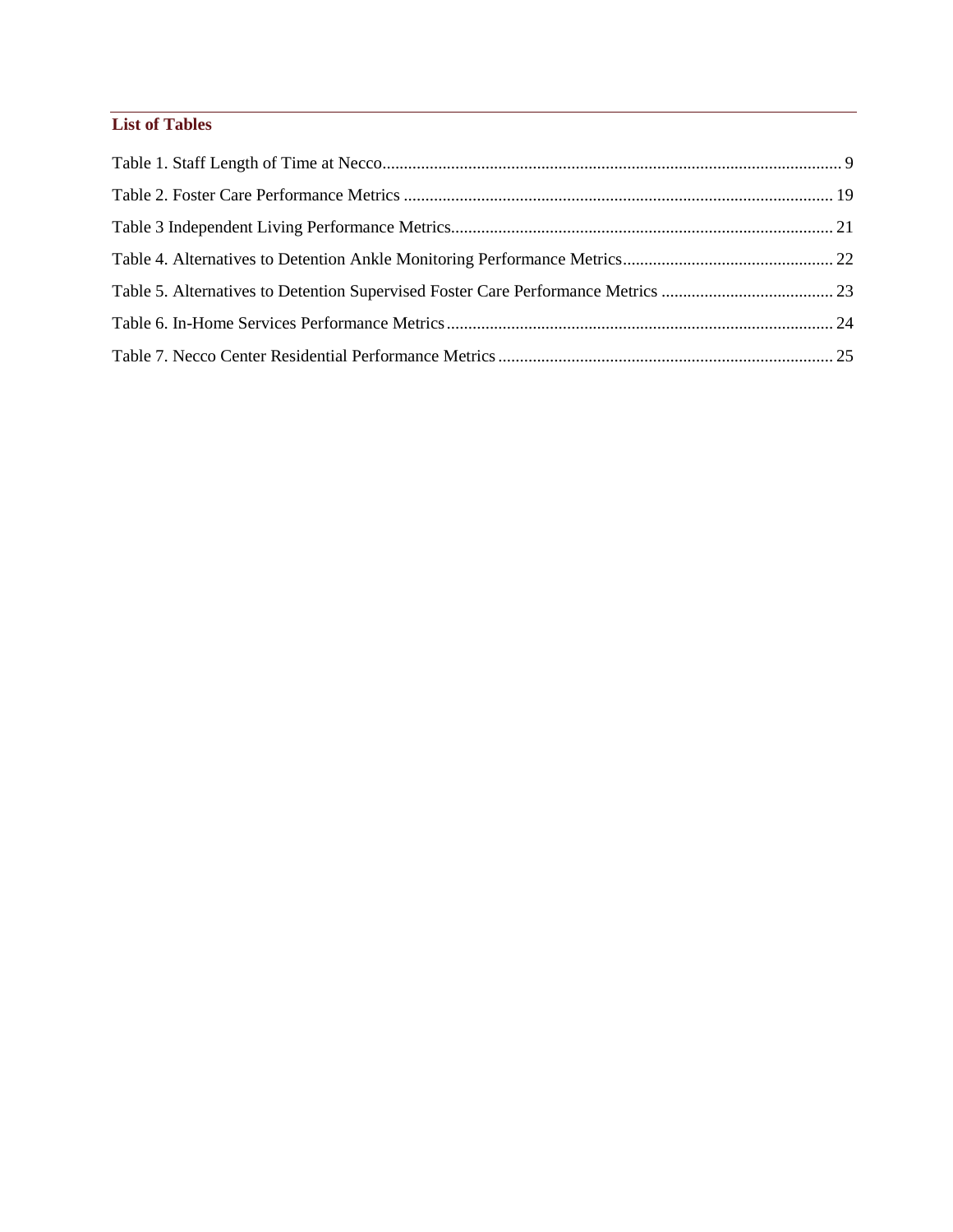# <span id="page-7-0"></span>**Introduction**

Necco is a private child-, youth-, and family-serving company that provides foster care in four states— Kentucky, Ohio, West Virginia, and Georgia. Established in 1996 by the Necco family, the company's mission is to build families for the children, youth, and adults it serves. In addition to foster care, Necco provides independent living services, behavioral health services, residential and outpatient services for individuals with developmental disabilities, and offers an alternatives to detention program. Necco leadership is committed to developing an organizational structure that promotes a culture of innovation and excellence.

In the fall of 2012, Necco engaged researchers at Chapin Hall at the University of Chicago to develop the company's administrative data resources into research evidence to build knowledge about their program performance. They also asked Chapin Hall to assess Necco's efforts to further develop organizational capacity for continuous quality improvement (CQI). This report will describe the activities involved in the collaboration between Chapin Hall and Necco. First, we characterize Necco's culture as a learning organization and its internal capacity for and commitment to evidence use and to CQI—both to strengthen their business practices as well as to monitor program performance. We then describe the development of the analytic resources and the identification of core program performance metrics. We conclude with some observations about each of these areas, and suggestions for continued quality improvement.

# <span id="page-7-1"></span>**Necco's Engagement with Chapin Hall**

Over the last several years, in an ongoing effort to improve outcomes of the populations they serve, public social service agencies have endeavored to improve the process by which they deliver services as well the quality of those services. Among the investments public agencies have made is a self-conscious effort to become "data driven." That is, public agencies have expended resources to build and improve their information systems so that those systems actively support ongoing program monitoring and quality assurance activities, while also providing empirical evidence that the organization is moving in a desirable direction.

Public social service agencies continue to engage with private partners in their efforts to deliver the best blend of services to their clients. Consistent with an overarching effort to get the best value for their investments, public agencies are increasingly relying on performance contracts as the means by which they engage with private partners. These contracts, structured in many different ways, are one important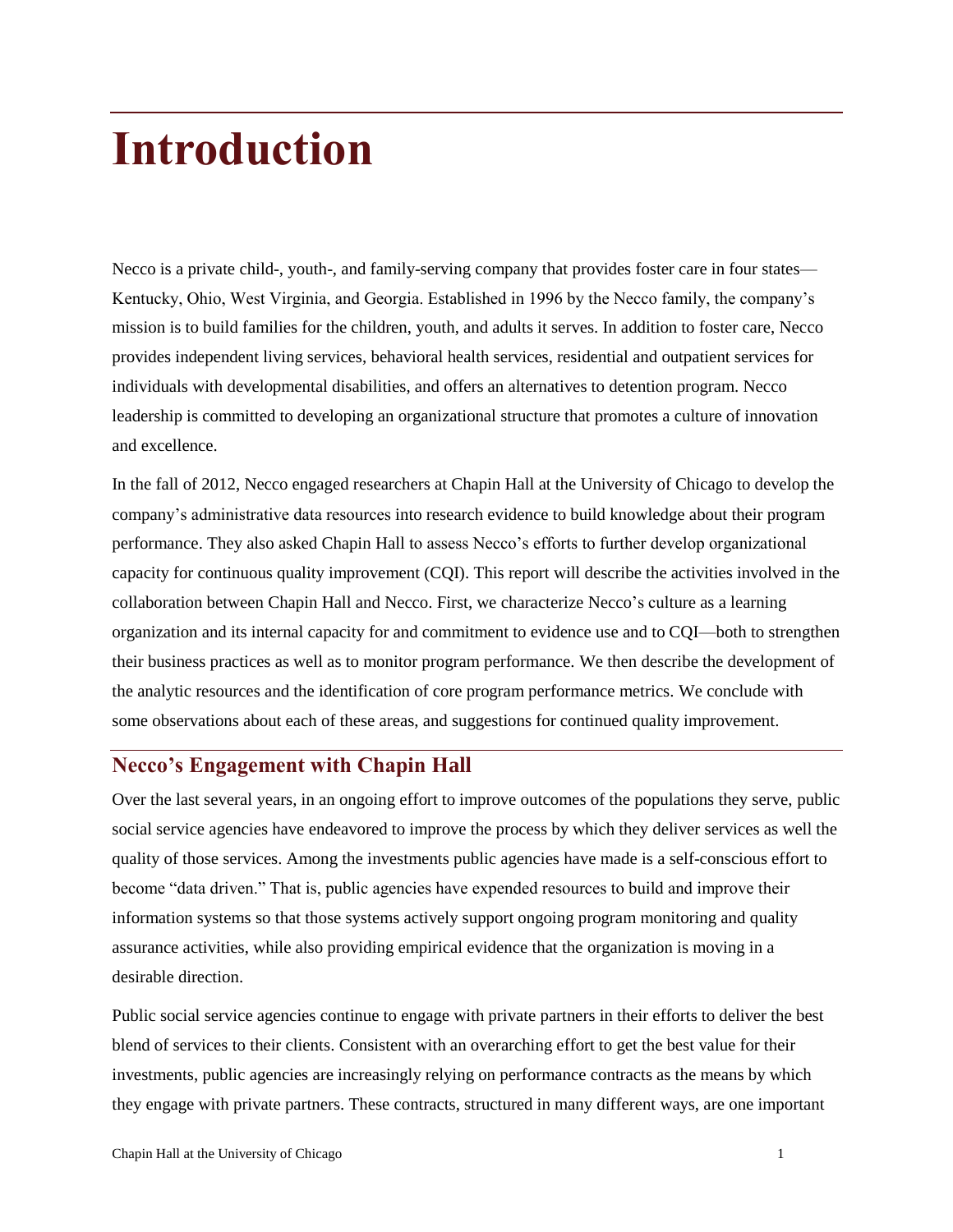way for public agencies to maintain a focus on improving outcomes while also ensuring the best possible return on investment. Generally, either the contract terms or the contract monitoring rely on a clearly developed system for tracking contract organizational performance as well as state-level performance.

Private partners are thus operating in an environment in which there is increasing pressure to demonstrate consistently strong outcomes as part of their contractual agreements. Many providers have already made investments in information systems and have well-developed quality assurance programs. However, some providers actively seek opportunities to move their business analytics to the next level by engaging with experts who have years of experience in using administrative data to support optimal performance and continuous program improvement. It is in this vein that Necco leadership contracted with researchers at Chapin Hall.

Through engagement with Chapin Hall, Necco leadership wanted to characterize outcomes associated with the core programs they offer their clients. They also wanted to pursue a deliberate strategy to build internal capacity to maximize the strategic investments they made in knowledge development. In this effort, Necco joined a cutting-edge group of entities that are deliberately building an organizational culture that promotes the use of evidence to guide specific program decisions, to aid in the development of company-wide priorities, and to track performance over time.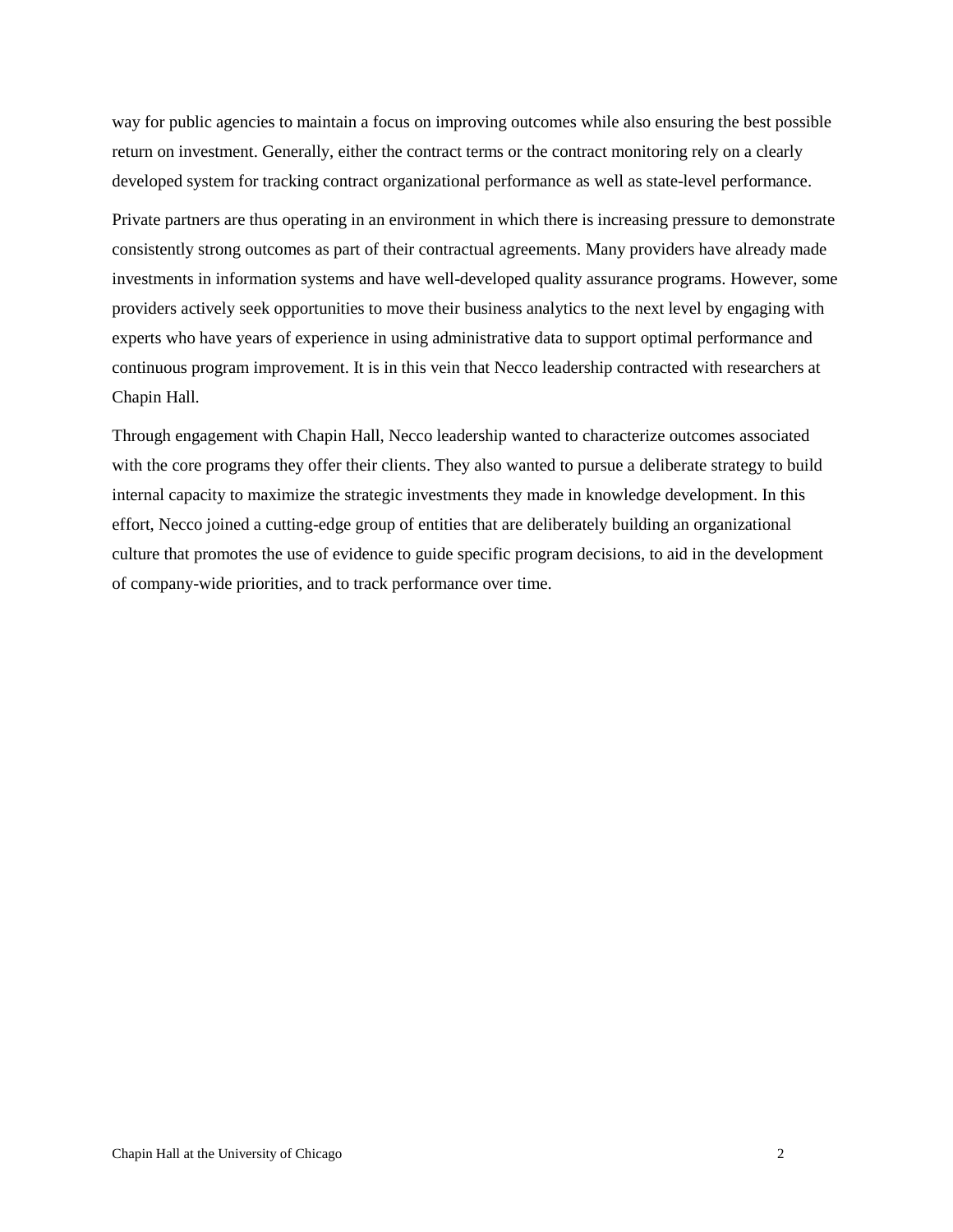# <span id="page-9-0"></span>**Organizational Context**

We begin by describing Necco's own business strategy, including performance expectations and goals. Investing in the acquisition of research evidence is a strategic decision that organizations make to become better at what they do (Wulczyn et al 2016). Research evidence use (REU) in a cycle of continuous quality improvement (CQI) enables organizations to systematically examine and enhance their efforts. A *learning organization* has a climate and culture that promotes and reinforces both REU and CQI. To place Necco in the larger context of service agencies that use data to develop evidence, we provide a review of Necco's structures, processes, and culture to support research evidence use.

## <span id="page-9-1"></span>**Necco's Business Strategy**

In early 2013, Necco launched a company-wide initiative to focus on sustained business growth and development around program excellence. Necco formed a core strategy team to develop a comprehensive long-term plan to measure results on the key strategic objectives of the organization, with the mission of "We Build Families." Necco also formed six strategy theme teams with seven to nine team members representing a cross-section of talent, geography, job responsibilities, experience and knowledge. The theme teams were asked to create Necco's long-term strategic objectives and measures and to form workgroups to carry out initiatives to meet Necco's objective of becoming "the proven leader of building families by 2020." These activities were developed to align with Necco's self-described corporate culture and were focused on team-based learning and progressive leadership (see Figure 1).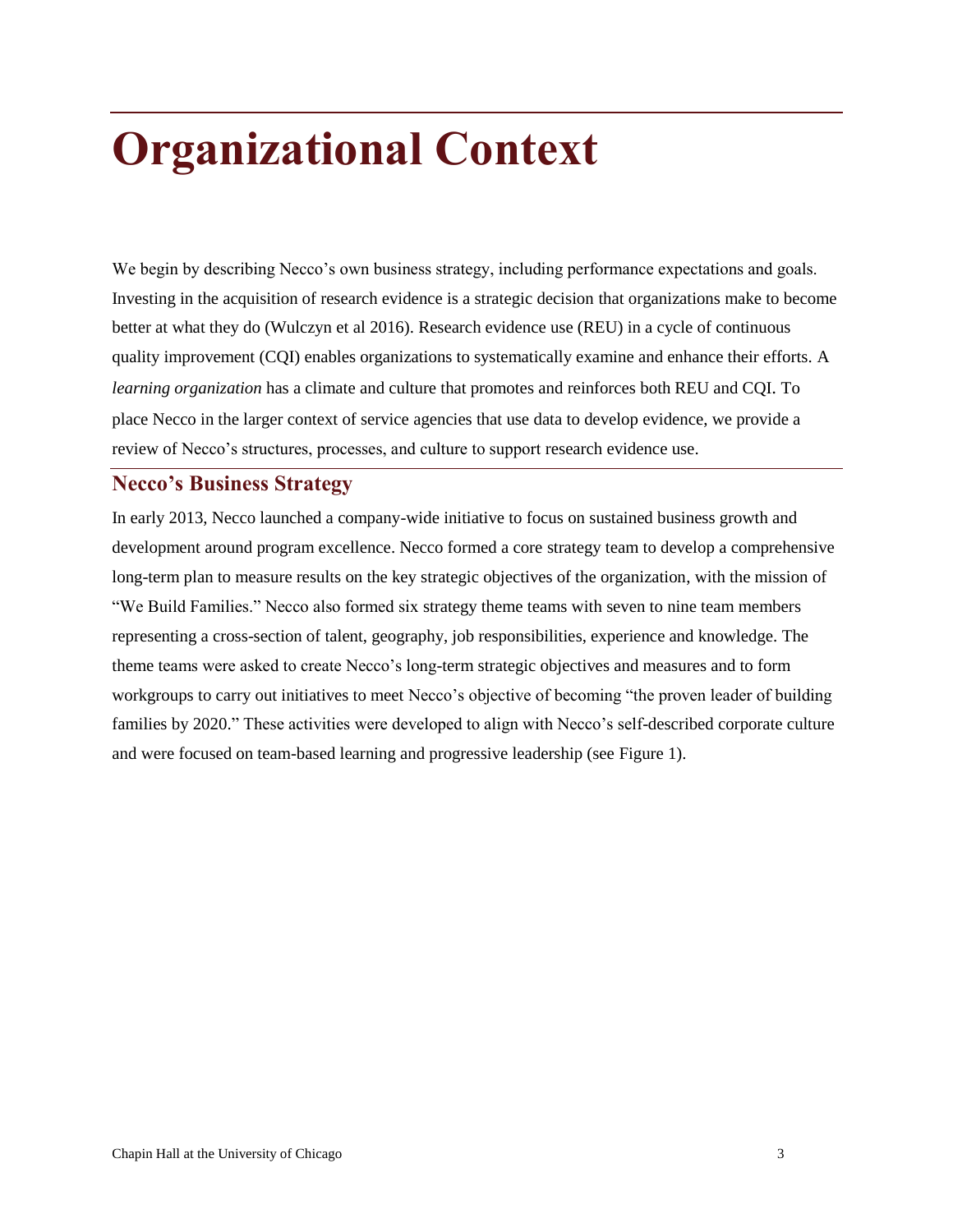### <span id="page-10-1"></span>**Figure 1. Necco's Corporate Culture**



The strategy team became certified in the Kaplan/Norton Balanced Scorecard and adopted a sustainability cycle for continuous quality improvement with the key tenets: measure, learn, execute, and repeat. Scorecard performance measures are completed and reviewed electronically in the EvolvCS database and automated electronically using Spider Strategies software and database management tools. The scorecards then cascade from the company to each state, office, and individual staff members. Each staff member has their own individual performance scorecard—designed to align with organizational strategic objectives that is updated quarterly. Staff are also rewarded based upon scorecard results and all staff are given access to all scorecards, creating transparency and a feedback loop that supports the sustainability cycle. The Balanced Scorecard and sustainability cycle are evidence-based business strategies, demonstrating Necco's willingness to invest in REU-informed practices for internal self-improvement. In its review of Necco's organizational culture, Chapin Hall used the interviews and survey below to better understand the context in which Necco's business strategies operate.

### <span id="page-10-0"></span>**Necco's Capacity for Promoting Research Evidence Use**

In order to gain a broader understanding of how Necco operates as a *learning organization* and uses *research evidence* to inform and improve its programs, we collected qualitative data from Necco staff through both interviews and a staff survey. We interviewed one managing office program director in each of four states  $(n = 4)$ , asking questions about the process of care for programs in that state, about how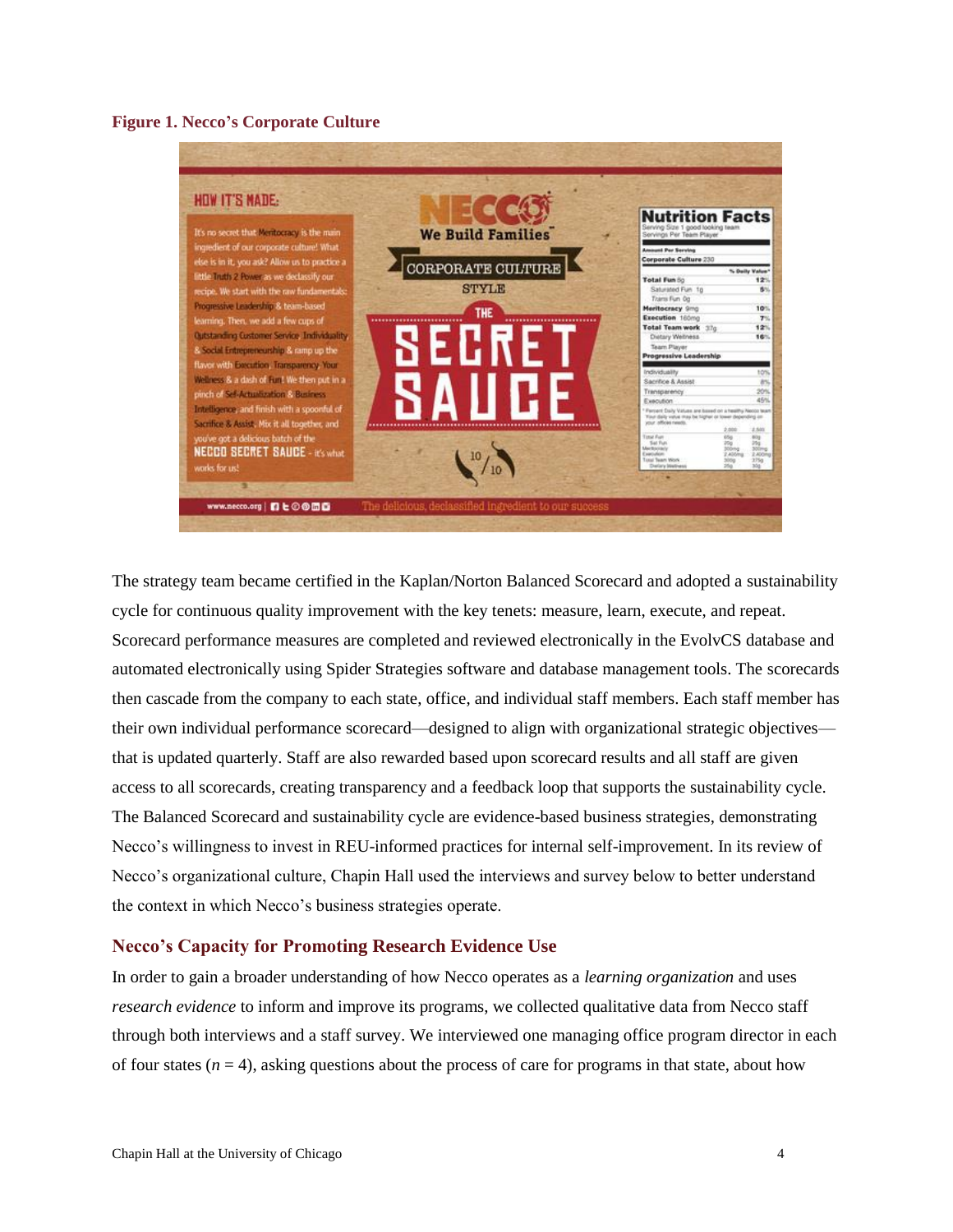staff at different levels interact with their Evolv database,<sup>1</sup> and about Necco's culture for learning and improvement. We surveyed staff at all levels of the organization  $(n = 261)$  asking for information about how they use Evolv and how the organization supports learning and innovation.<sup>2</sup>

## <span id="page-11-0"></span>**Research Evidence Use**

Broadly, REU involves any or all activities associated with the acquisition of research evidence, the processing of research evidence, and the application of research evidence (Honig & Coburn, 2008; Palinkas et al., 2011). REU enhances overall company performance and results in better outcomes for the vulnerable populations served by human service organizations (McBeath, Briggs, & Aisenberg,

An organization's capacity for REU can be divided into four key domains:

- 1. **Structures** for evidence collection
- 2. **Processes** to turn data into evidence
- 3. **Human capital** to support effective evidence use
- 4. An organizational **culture** that promotes learning and improvement

2009; Haskins, Wulczyn, & Webb, 2007). An increasing number of child welfare providers are collecting data, yet most do not process or apply their data as research evidence that can be utilized for CQI (Carrilio, 2008; Carman, 2007).

An organization's capacity for REU can be divided into four key domains: structures for evidence collection, processes to turn data into evidence, human capital to support effective evidence use, and a culture that promotes learning and improvement. In terms of *structures* to support REU, Necco has the internal capacity to expand and modify the Evolv database at will. Necco has also invested in Tableau data visualization software that allows the company to *process* its data and use it for performance management.

Necco has also made substantial investments in *human capital*, including creating the position for a business analytics director who manages the Evolv database, business intelligence analysts dedicated to performance management, and formally training staff at various levels on how to interact with the database. To better understand the company's *culture—*and gain a deeper understanding of structures, processes, and human capital*—*for evidence use, we interviewed staff in the four states where Necco operates

l

<sup>&</sup>lt;sup>1</sup>Evolv is the administrative database that contains program data, financial data, and electronic health records for all Necco clients. In addition to containing data used for program and performance monitoring, Evolv also functions as the case management system Necco staff use to document client treatment plans, goals and progress, program services, and other program activities.

 $2$  Full survey questions and results available upon request.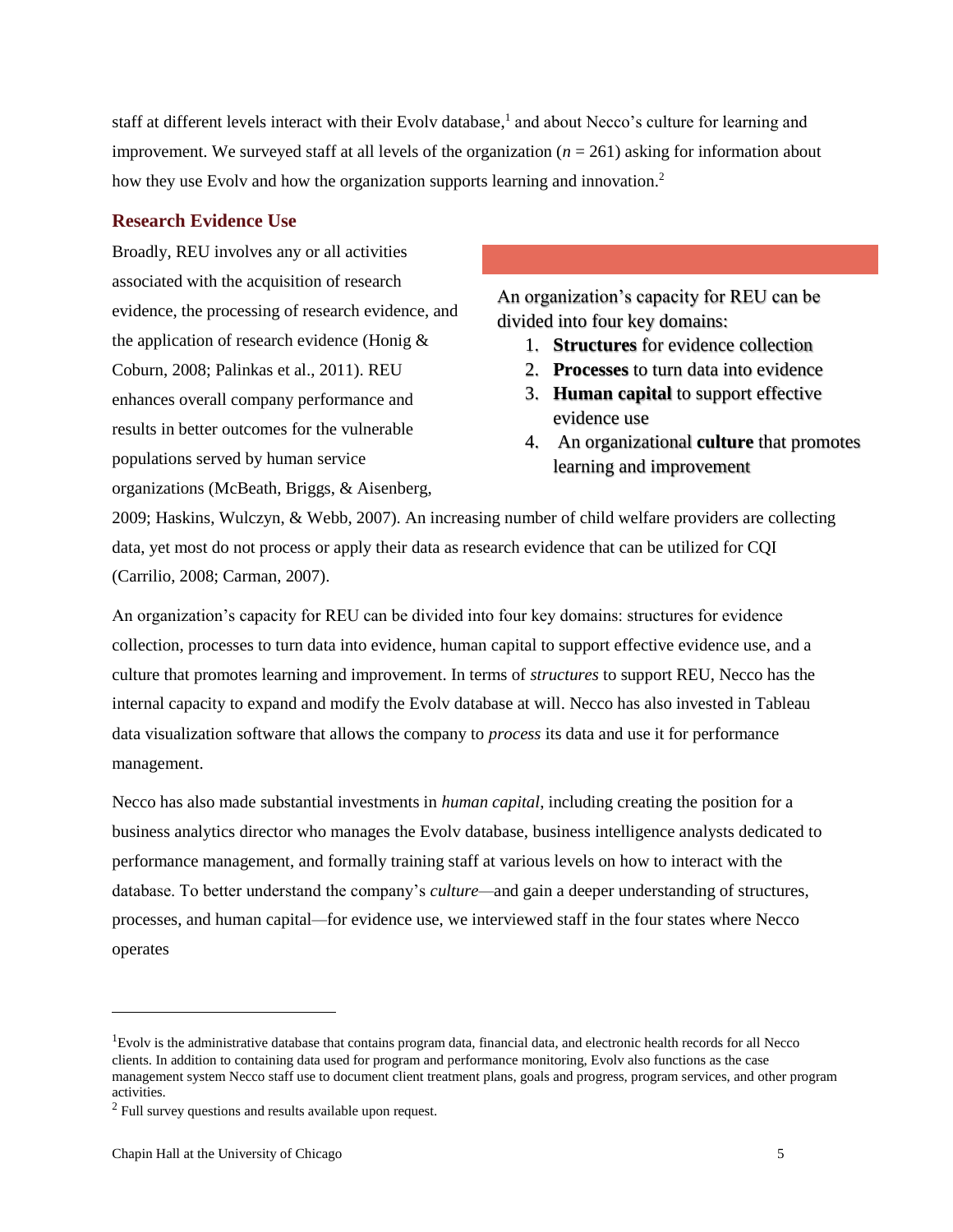#### **Staff Interviews on Structures and Processes for Research Evidence Use**

Representatives from all four states where Necco operates indicated that Necco promotes a culture of data and evidence use and is increasingly emphasizing the role of data technologies. Respondents repeatedly indicated that team conversations are driven by data on cases, clients, and staff/program goals, and while the use of data evidence can sometimes place a burden on staff, it is widely accepted as the best practice for improving programs and impacts.

At the time of the interviews, respondents indicated that different states were at different stages in the rollout of the data management system Evolv. Although there was some variation in the specific data elements each managing office collected and input in Evolv, respondents indicated that the states use Evolv to record a range of data points, including: counts of children in care, disruption reasons, treatment plans, treatment goals, progress reports, diagnoses, and billing information. In all states, caseworkers are able to access Evolv and pull case-specific information on an as-needed basis; however, most respondents noted that caseworkers are generally busy and may have limited time to use Evolv. In several states, respondents noted that caseworkers sometimes feel burdened by data entry responsibilities and, as a result, may be less enthusiastic about the data systems.

Furthermore, Evolv is a complex system, and there is a learning curve involved with gaining fluency in using it. Nonetheless, respondents all remarked on ways in which they can use Evolv to bring data and evidence into their work, such as reviewing reports at team meetings in order to examine trends and make informed decisions about ongoing work. Likewise, respondents also noted that they can use reports generated by Necco or their states to promote evidence-informed work. This approach towards data use is generally described as the domain of leadership and supervisors, although those leaders may choose to share reports with caseworkers in order to enhance their understanding of trends and patterns in the work.

In addition to Evolv, the respondents from the different states were also involved in the rollout of Tableau, a software for data visualization. Respondents expressed enthusiasm about the opportunities that Tableau provided to present data in engaging and intuitive ways; they described Tableau as a helpful tool. At the same time, most respondents indicated that they were still in the process of learning how to use Tableau, and their enthusiasm was primarily about its potential. Necco administrators added that since the interviews took place, all staff have gained access to Tableau. Additionally, Necco holds four "strategy support" trainings every month, geared towards performance management. The trainings may include use of Evolv, Tableau, and online scorecard software "Spider Strategies." The systems and trainings are available to all staff.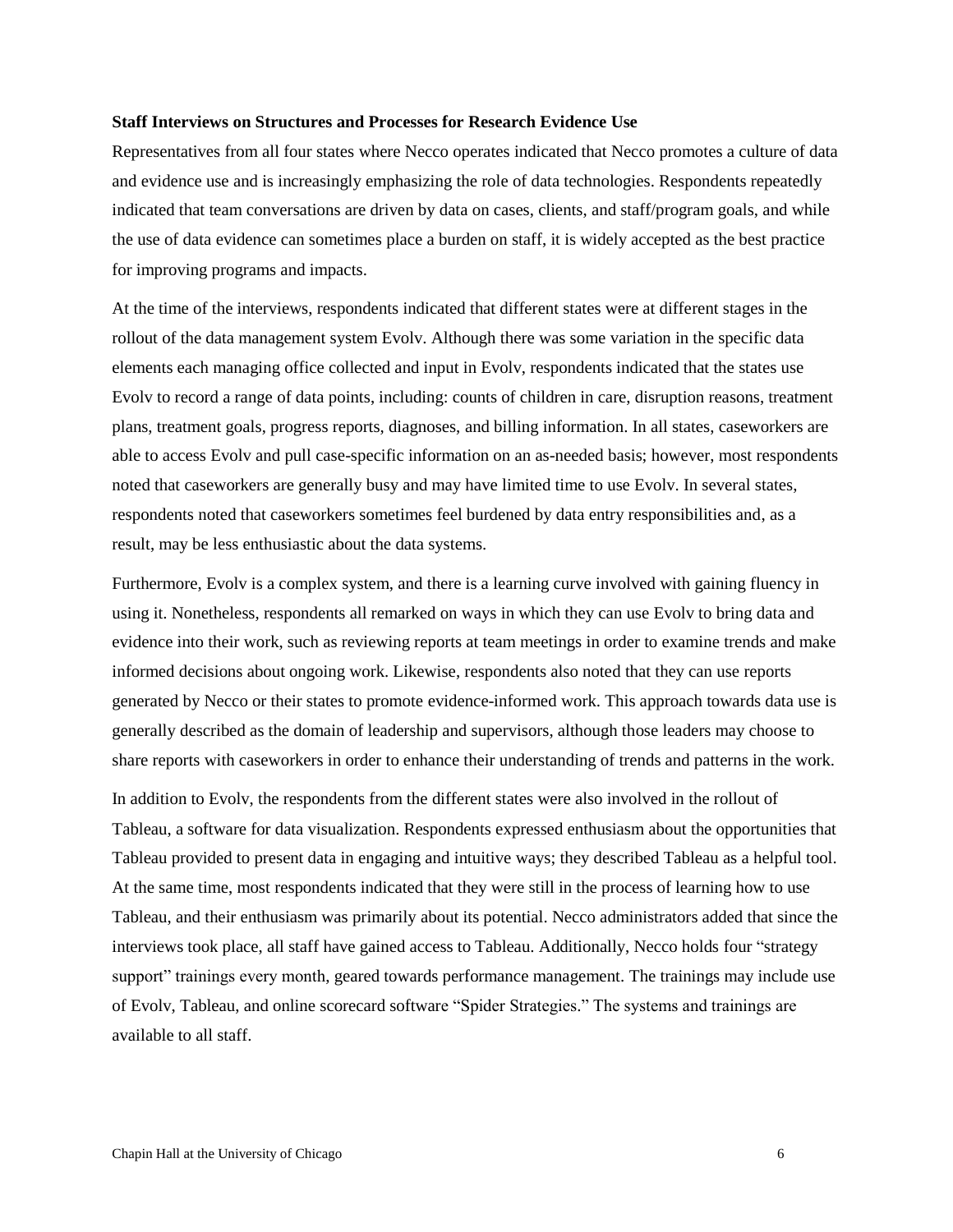### <span id="page-13-0"></span>**Necco as a Learning Organization**

The literature on organizational theory suggests that successful, innovative organizations are able to continuously learn and adapt (Moynihan & Landuyt, 2009; Miller & Lin, 2010; Senge, 1990; Probst & Büchel, 1997; Garvin, Edmondson, & Gino, 2008). These learning organizations are characterized by a positive environment that encourages staff to learn, develops concrete processes to support learning, and has leadership that reinforces learning. Our consideration of the extent to which Necco manifests attributes of a leaning organization is based on both key informant interviews and the all-staff survey.

### **Staff Interviews on Organizational Learning Culture**

Interviewees from all four states discussed the appeal and strength of Necco's unique organizational culture. Respondents suggest that Necco's strong culture comes in part from its emphasis on staff having a good work/life balance and taking time for their own families. This is facilitated by Necco's relaxed work climate, where staff have flexible schedules and substantial paid time off. In addition, Necco also fosters flexibility by supporting innovation; staff feel that they can use innovative approaches to solving problems they encounter. Necco provides substantial professional development opportunities to staff, as well as a great deal of consistent internal support for staff learning. Interviewees report that Necco has a laid back, comfortable atmosphere where staff members can be themselves and participate in fun teambuilding activities like office "happy hours."

The individuality of staff members is also valued in the course of the work, as Necco emphasizes open communication and the sharing of different perspectives. Respondents noted that at Necco, discussions function as a meritocracy: all good ideas are welcome, everyone has a voice in the conversation, and creativity is encouraged. All interviewees shared that Necco has a culture of high expectations. This applies both to staff—who are encouraged to grow, build skills and abilities, and progress in their own careers—and for the company as a whole, which is driven by introspection and an emphasis on improvement. Overall, respondents indicate that Necco is a great place to work and has a strong organizational culture for learning and growth.

## <span id="page-13-1"></span>**Staff Survey Results**

In order to characterize how Necco is set up to learn, grow, and adapt, we disseminated a survey to all Necco staff via SurveyMonkey (an online, open-source survey tool). This survey is based on one developed by Harvard Business School (Garvin et al., 2008) and included additional information about staff roles, demographics, and use of Evolv. A diverse set of staff members responded  $(N = 261)$ , representing all states, managing offices, programs, and roles within the organization. The questions about the first two building blocks of a learning organization—learning environment and concrete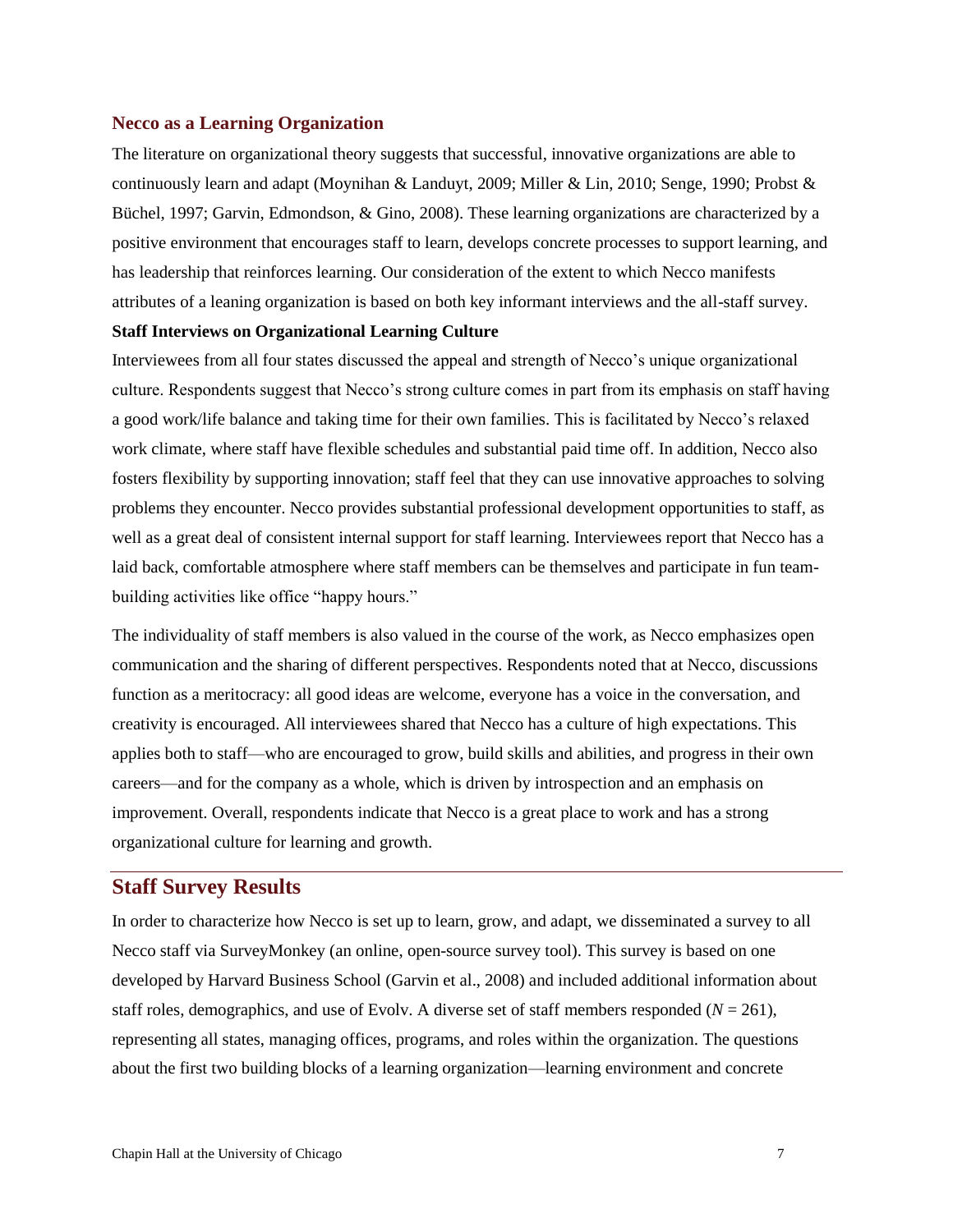learning processes—asked staff to answer based on their personal experience working at Necco. The final section, on leadership, asks staff to respond based on the manager(s) to whom they report. One indication of an organization's culture and climate is their staff retention rate. Child welfare organizations tend to have a high turnover rate and workers' perceptions of inclusion and commitment to the organization is linked to lower staff turnover (Hwang & Hopkins, 2012). Although we did not ask specifically about turnover, 21 percent of respondents at Necco indicated that they have been with the organization less than one year. Nearly 50 percent have been with the organization for three or more years (see table below). Based on Necco's internal records, the annualized staff turnover rate in July 2014 was 34.7 percent; in May 2016, it was 28.9 percent. Necco administrators suggested that the higher turnover rate in 2014 was related to the implementation of electronic health records and the Balanced Scorecard management system, and indicated that the rate has stabilized recently.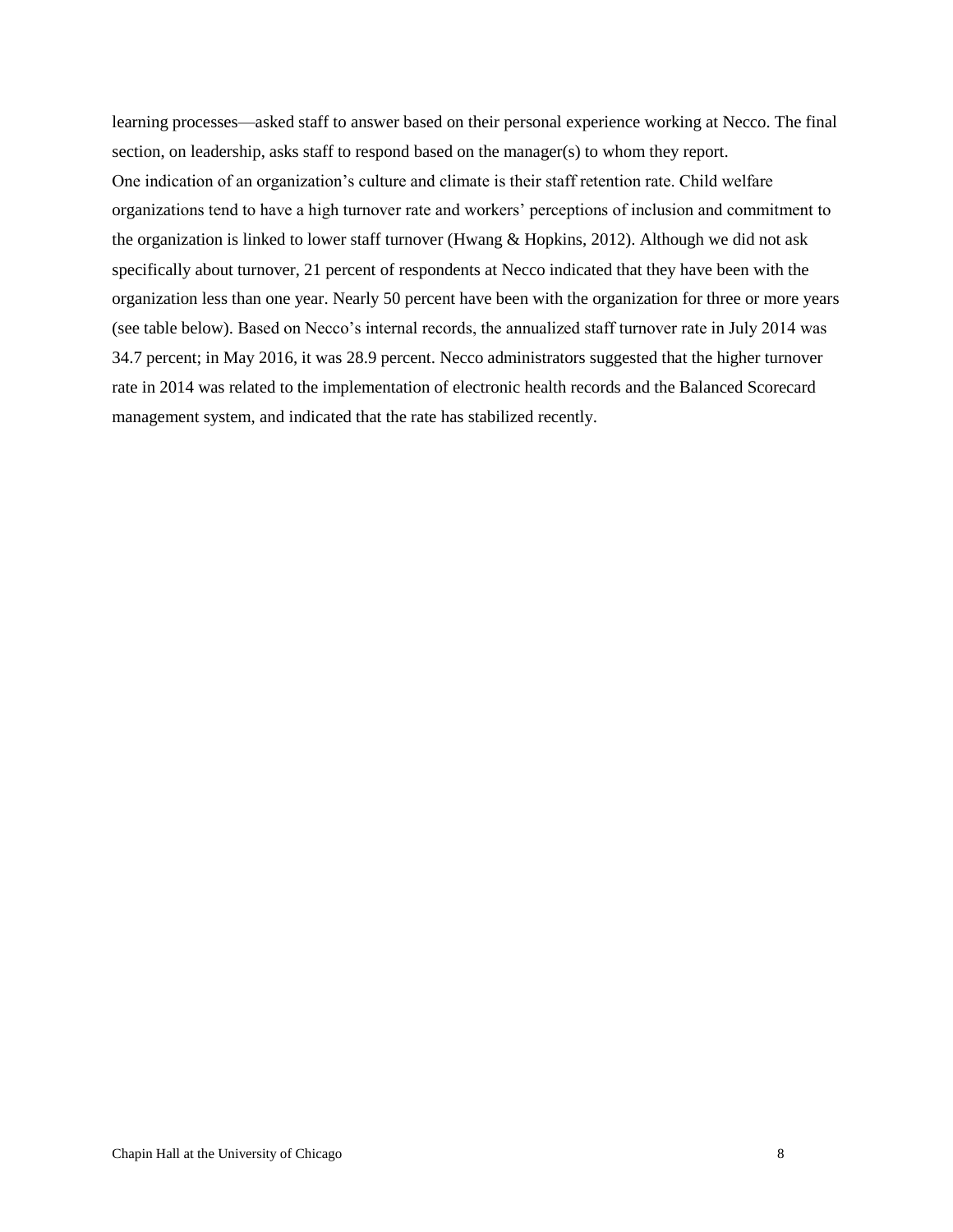<span id="page-15-1"></span>

| <b>Table 1. Staff Length of Time at Necco</b> |  |
|-----------------------------------------------|--|
|-----------------------------------------------|--|

| Length of time   | n  | %  |
|------------------|----|----|
| Less than 1 year | 53 | 21 |
| $1-2$ years      | 82 | 33 |
| $3-4$ years      | 42 | 17 |
| 5 or more years  | 74 | 30 |

The learning organization section of the survey is divided into three main domains: learning environment, concrete learning processes, and leadership that reinforces learning. Each of these domains has multiple questions on a 7-point Likert scale. Necco's results can be compared to standardized survey medians from the *Harvard Business Review* article "Is yours a learning organization?" (Garvin et al., 2008). With a few exceptions, Necco tends to be above the median.

## <span id="page-15-0"></span>**Learning Environment**

An organization's *learning environment* sets the foundation for its ability to improve. The organization must have a culture where staff are empowered, feel comfortable sharing their opinions and value the opinions of others, and are encouraged to think about new ideas and take risks. This section asked staff to respond based on their personal experience working at Necco. Overall, Necco's responses are about 4 percentage points—on a 100 point scale—above the standardized median on this domain. Necco is well above the median on "time for reflection" and "appreciation of differences"; it is slightly above the median on "psychological safety" (see Figure 2).

However, Necco falls about eight percentage points below the median on "openness to new ideas", which includes questions on valuing new approaches and an interest in better ways of doing things. There is a notable difference in openness to new ideas based on roles at Necco (see Figure 3). I general, respondents in leadership and managerial roles reported more openness to new ideas than frontline and support staff. This may have been influenced by the fact that during the time period this survey was administered, Necco was implementing new administrative strategies that required staff to try specific, new approaches to performance management.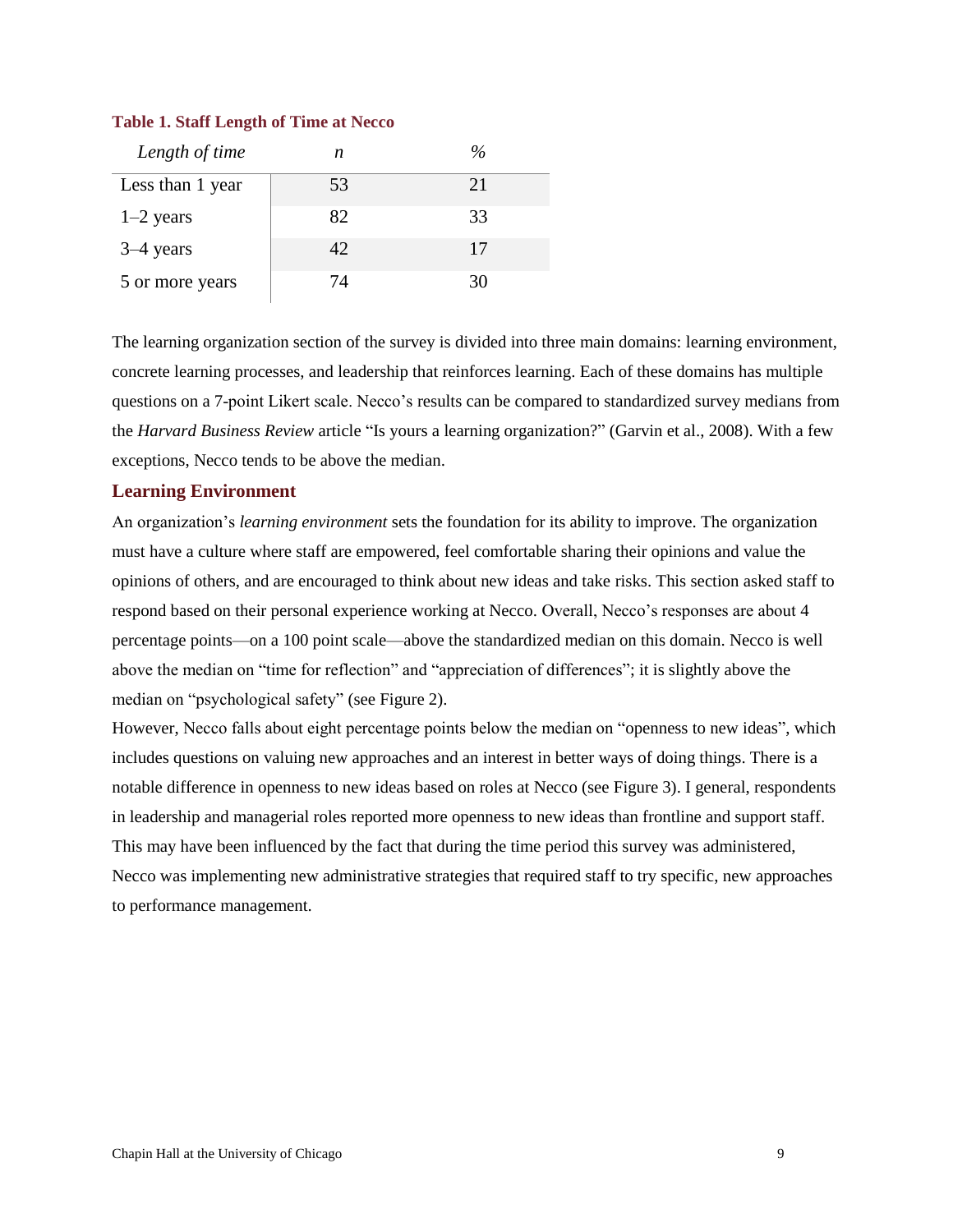

<span id="page-16-1"></span>**Figure 2. Learning Environment: Necco Median Compared to Standardized Median**

<span id="page-16-2"></span>**Figure 3. "Openness to New Ideas" from Learning Environment Domain**



## <span id="page-16-0"></span>**Concrete Learning Processes**

While a strong learning environment indicates potential for growth, an organization must also have concrete learning processes to identify and solve problems. These include structures for information collection and transfer as well as processes for training, analysis, and experimentation. This survey section asked staff to respond based on their personal experience working at Necco. Necco's overall composite on this domain is about 5 percentage points higher than the standardized median. Necco's responses are well above the median for "experimentation," and slightly above the median for "analysis"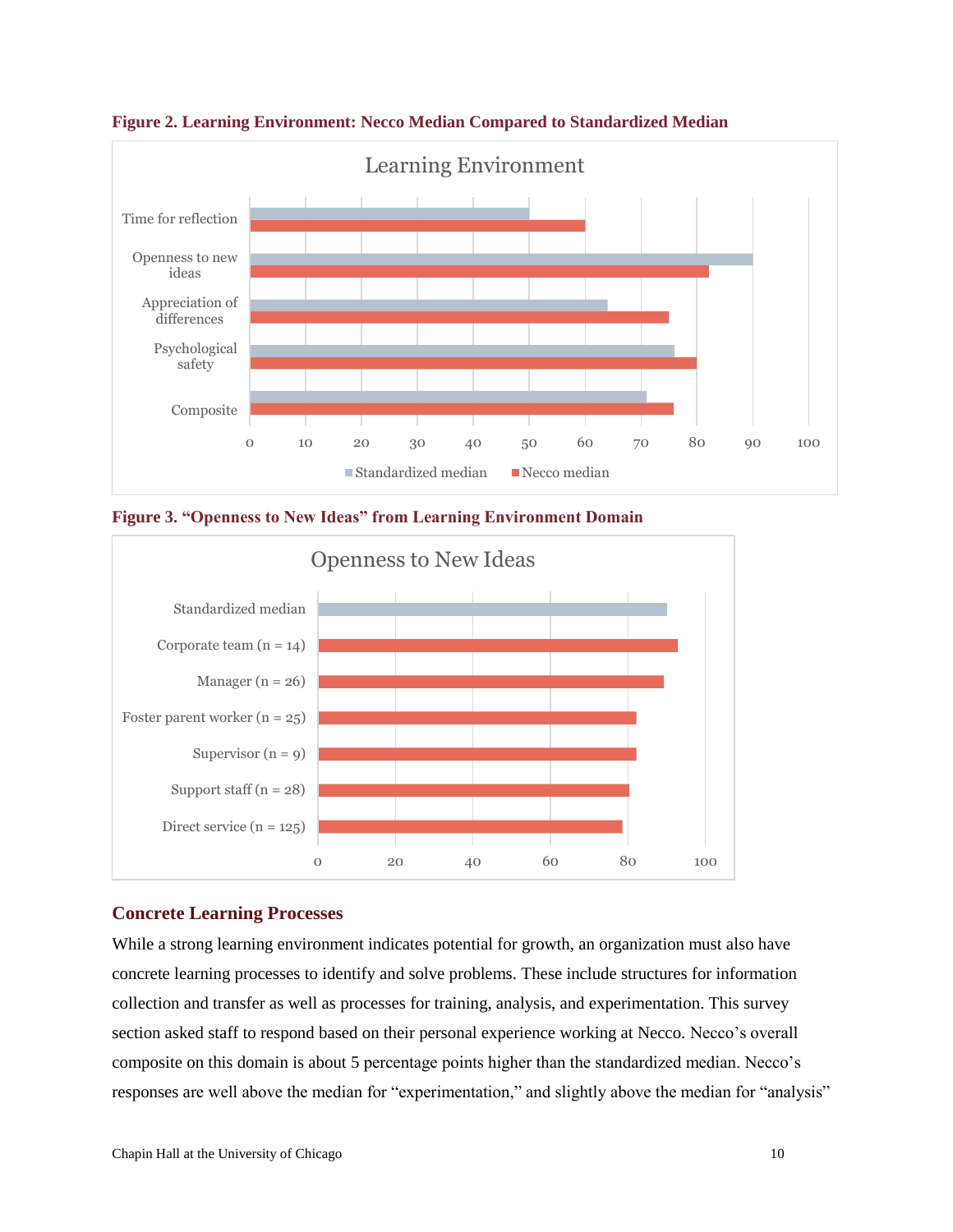and "information collection and transfer." Necco is slightly below the median for "training," indicating that staff responded that they do not always receive adequate training when starting or transitioning to a new job. Necco administrators added that the company recently created a new position for instructional design and training. Necco is also moving toward a more blended learning environment by encouraging staff to use a new online training site (digitalchalk.com).

<span id="page-17-1"></span>



## <span id="page-17-0"></span>**Leadership that Reinforces Learning**

Leadership can promote learning by demonstrating that they value staff contribution, engaging staff in open discussions, and emphasizing learning—problem solving, knowledge generation and dissemination—as an organizational priority. The leadership domain has relatively few questions. Staff were asked if the managers they report to support learning by asking questions and listening to staff, and providing time and resources for identifying and addressing challenges. A large majority (77%) of staff responded that their managers often or always invite input from others. A somewhat smaller majority (64%) indicated that their managers often or always establish forums and provide time and resources for identifying problems and organizational challenges. Overall, Necco staff responses are about 4 percentage points higher than the standardized average.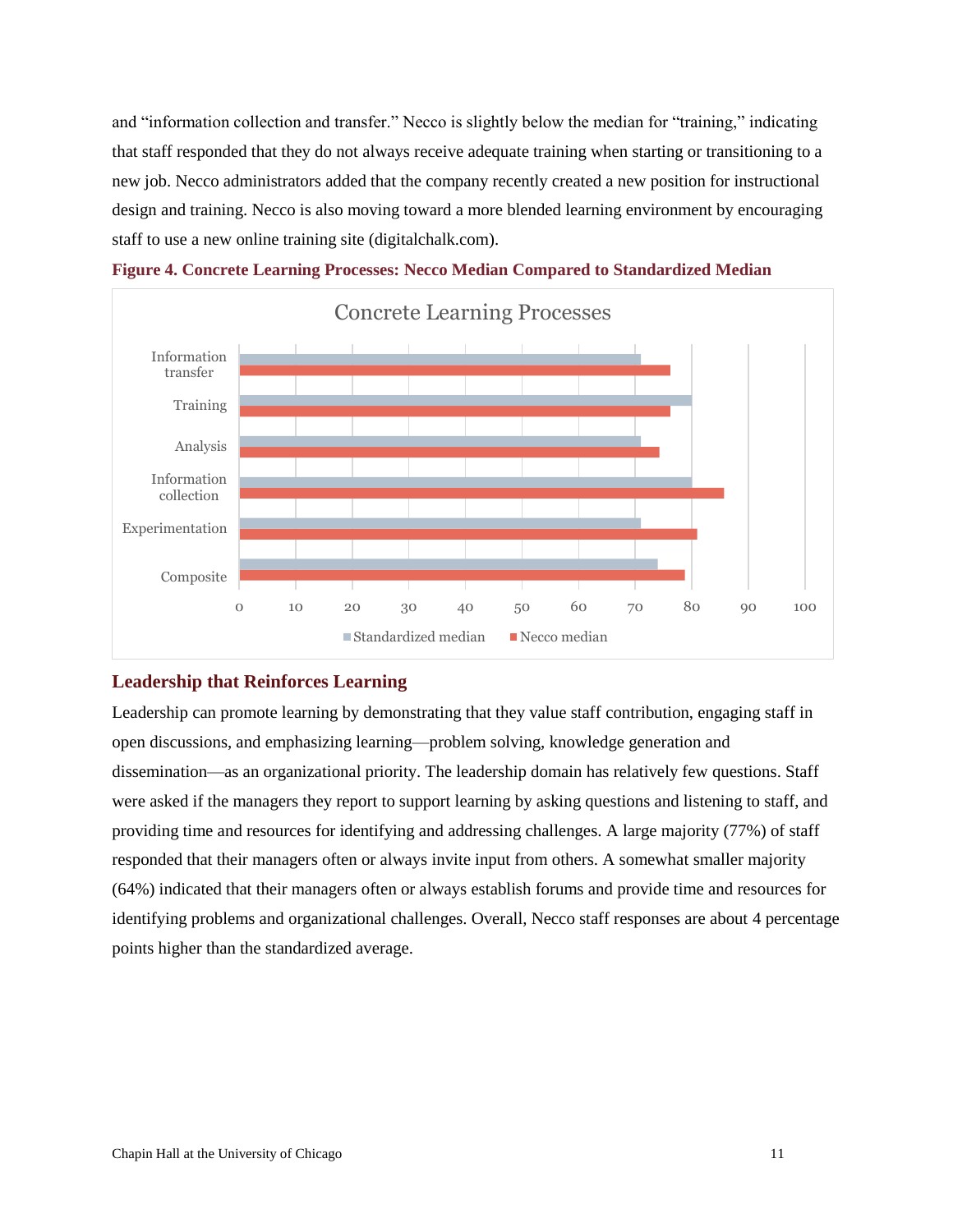

<span id="page-18-1"></span>**Figure 5. Leadership that Reinforces Learning: Necco Median Compared to Standardized Median**

# <span id="page-18-0"></span>**Continuous Quality Improvement Activities**

Adapted from industrial process management and quality control, the continuous quality improvement (CQI) framework is finding widespread application in health and social services. CQI is a deliberate, iterative, problem-solving process that connects investments in the process of care, the quality of care, and the capacity to deliver care with fidelity to the outcomes an organization or program hopes to achieve on behalf of the people it serves (Wulczyn, Alpert, Orlebeke & Haight 2014). Figure 6 depicts this process as a cycle (sometimes characterized as the plan-do-study-act cycle) in which each phase is characterized by activities that rely on evidence to move to forward. The CQI process relies on structures for evidence collection, processes for turning data into evidence, and feedback on process and outcome indicators. At face value, CQI is analogous to the "sustainability cycle" to measure, learn, execute, and repeat—described in the section on Necco's business strategy. We will now discuss Necco's efforts to parallel their sustainability cycles in efforts to monitor and sustain continuous improvements in program outcomes. In that context, we describe that set of activities as part of CQI efforts focused specifically on program monitoring and performance improvement.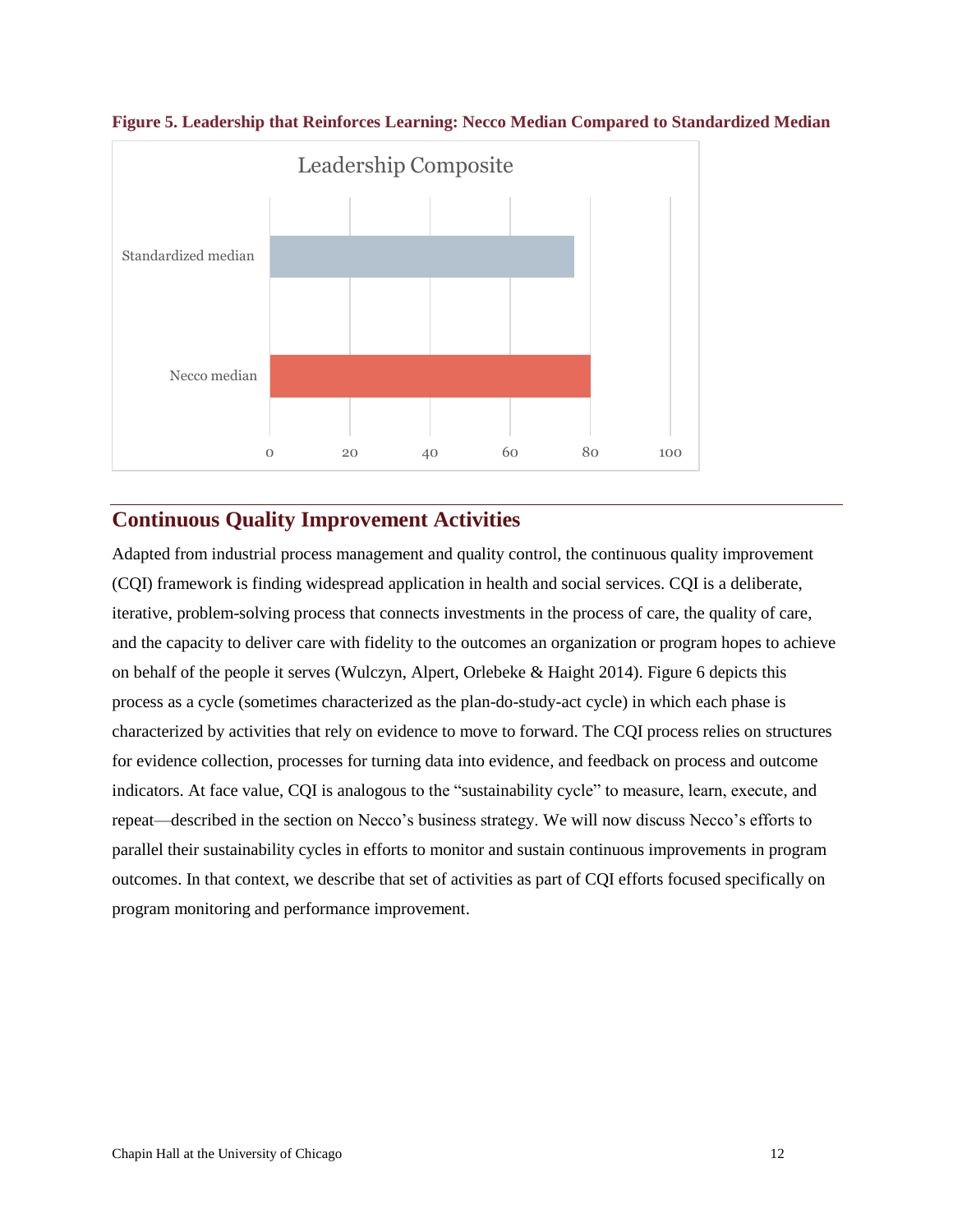<span id="page-19-2"></span>



Engagement with Chapin Hall bolstered Necco's efforts to provide ongoing and easily accessible information to leadership about key performance outcomes (we describe this in more detail in the next section). This information would then be available to leaders to support general and specific efforts to improve program outcomes. In addition to developing the analytic tools, we will continue to work with Necco leadership to incorporate the use of performance metrics into their ongoing quality assurance program. As briefly described below, this effort includes data reviews and presentations, consulting on data and program quality improvement, and providing on-site analytic training to central and local office leadership.

### <span id="page-19-0"></span>**Data Reviews and Presentations**

During scheduled meetings, we regularly review analysis from the analytic databases with Necco staff. This includes working with Necco data management staff to ensure that analytic files accurately capture Necco's program data, which has also resulted in enhancements to Necco's Evolv database. We have developed and presented metrics produced from analytic files to Necco leadership and staff, including via webinars and an in-person meeting at Necco corporate headquarters.

### <span id="page-19-1"></span>**Consulting and Technical Assistance**

As part of the engagement with Necco, we provide ongoing consulting on quality improvement and data management. This involves meetings with various staff on an as-needed basis and participation in a performance measurement workgroup. We also provide technical assistance around best practices in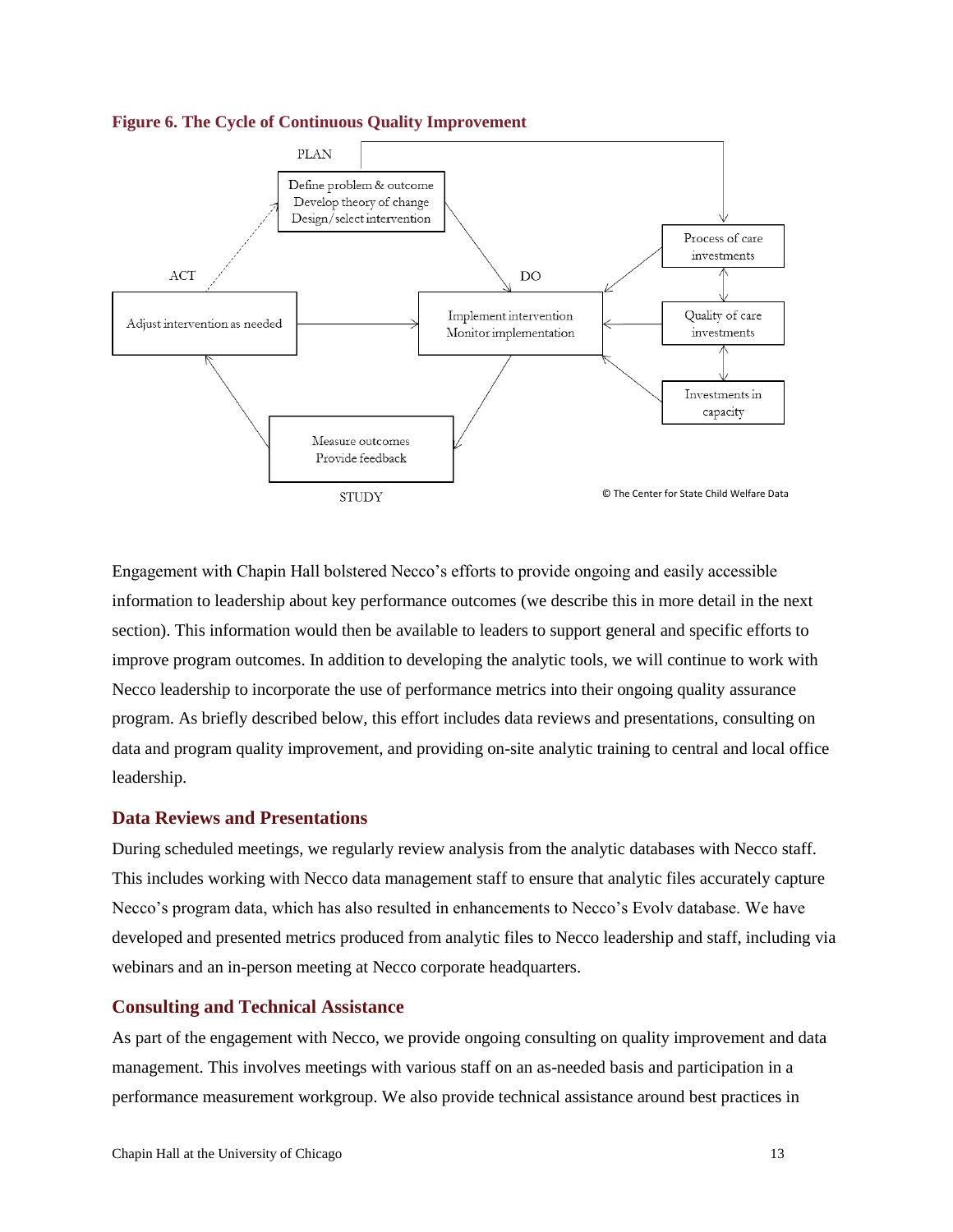measurement, survey design, and logic model development. Ongoing consultation with Necco's analytics team resulted in adjustment to data collection strategies, data cleaning/quality efforts, and additions to the Chapin Hall analytic files. We have participated in a series of workgroup meetings, the purpose of which was to define program specific metrics for use in Necco's self- monitoring of program performance.

### <span id="page-20-0"></span>**Advanced Analytics Training**

In October 2015, our team led a condensed Advanced Analytics training for Necco state directors. Advanced Analytics is a class developed (with support from Casey Family Programs) by researchers at Chapin Hall's Center for State Child Welfare Data, and has been offered regularly since 2007. The course has been developed for public and private company child welfare managers who work directly with information resources and who are in a position to influence the use of information in their organization. It is targeted specifically at those in leadership positions who are empowered to promote best practices in measurement and evidence-based decision making within their child welfare agencies.

The coursework is designed to cover best practices in performance measurement for child welfare. To that end, Necco participants learned not only how to identify and conduct analyses required to fuel the CQI process, but also how to recognize typical pitfalls that lead to the incorrect use of administrative data. To maximize relevance and transfer of learning, the lessons drew explicit links between analytic concepts and techniques and their real world implications for performance monitoring and CQI decision making. To promote skill building, participants worked through in-class group and independent exercises using their own analytic data file.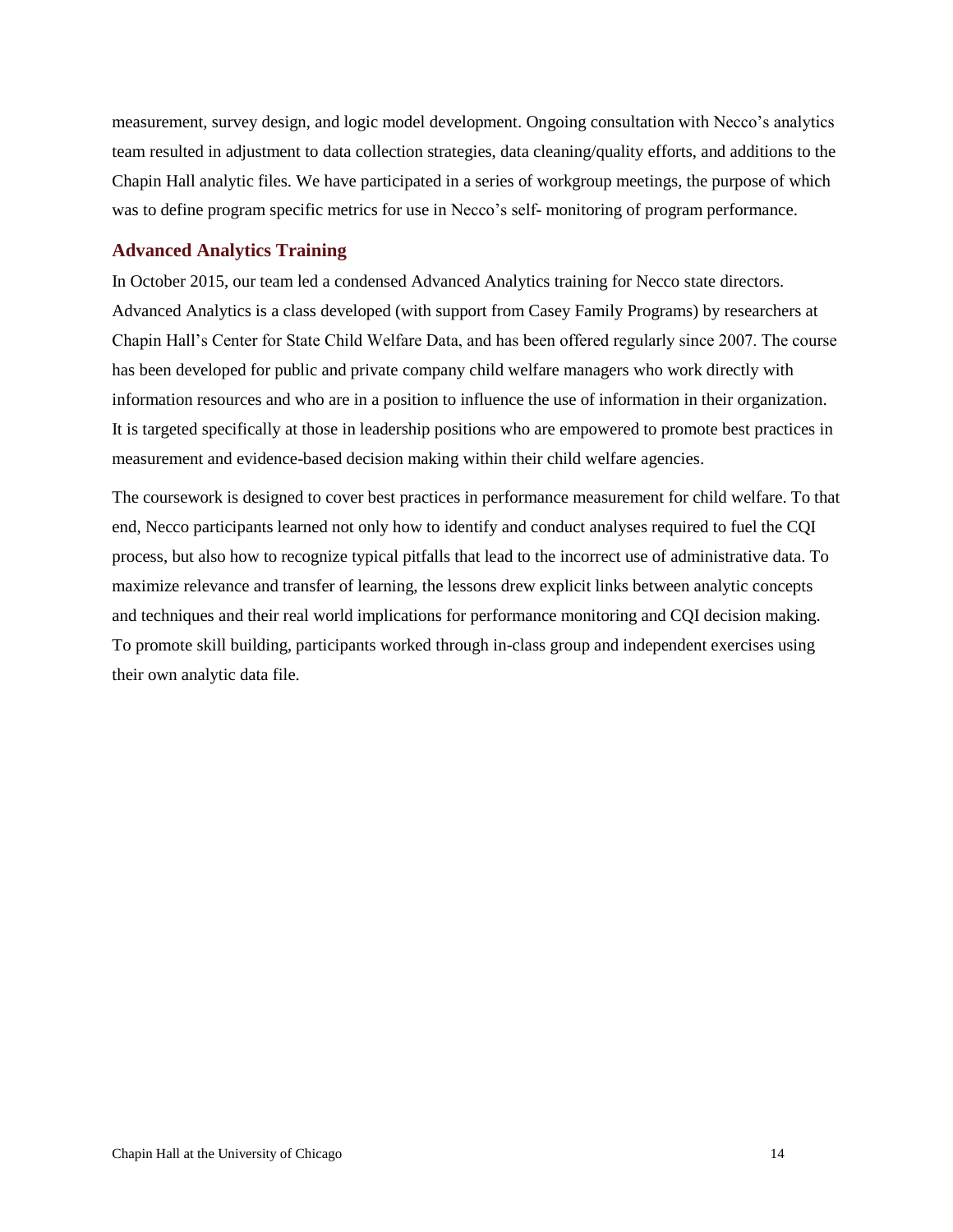# <span id="page-21-0"></span>**Necco Analytic Products**

Our engagement with Necco resulted in two main products: child and foster parent analytic files from which program profile reports can be generated and program performance metrics. Each of these activities is described in this section, along with a summary of the resulting products.

# <span id="page-21-1"></span>**Analytic File Development**

As noted earlier, Necco maintains a centralized data system (Evolv) containing individual-level information on the children and families from the four states they serve. The Chapin Hall team worked with Necco data management staff to extract information from this database that can be used to develop individual-level analytic files that together constitute Necco's Analytic Database. We continue to work with Necco counterparts to ensure that the analytic files contain the information necessary to track program data at the individual client level.

This process began with a data audit to determine the structure of Necco's data files and ensure data quality. Files received from Necco include placement data (including child/family demographic data) and program data (including relevant program enrollments, services provided, goals, and outcomes). In close consultation with Necco staff, we developed routines to extract data from various Necco Evolv tables and to apply certain rules in order to create discrete files that can be combined to permit longitudinal analysis of children who have been placed in care with Necco. A second set of files was developed to support analysis of Necco-recruited foster homes that have opened and may have had child placements.

Using statistical analysis software (SAS) and analytic steps that had been previously designed and developed by researchers at Chapin Hall, Necco's raw data was used to create "client," "event," and "spell" files. The client file contains demographic information on Necco's clients (i.e., children or foster parents) that does not change over time. The event file contains all relevant placement, case management, and discharge events during the client's time with Necco. The spell file is an analytic file that combines client and event files to summarize a client's full service experience from entry to discharge. The file is updated every six months with data tables extracted from Evolv and securely transferred to Chapin Hall. The periodic file updates also offer an opportunity to refine and expand file capacity. For example, we recently added a variable to summarize changes in level of care throughout a spell.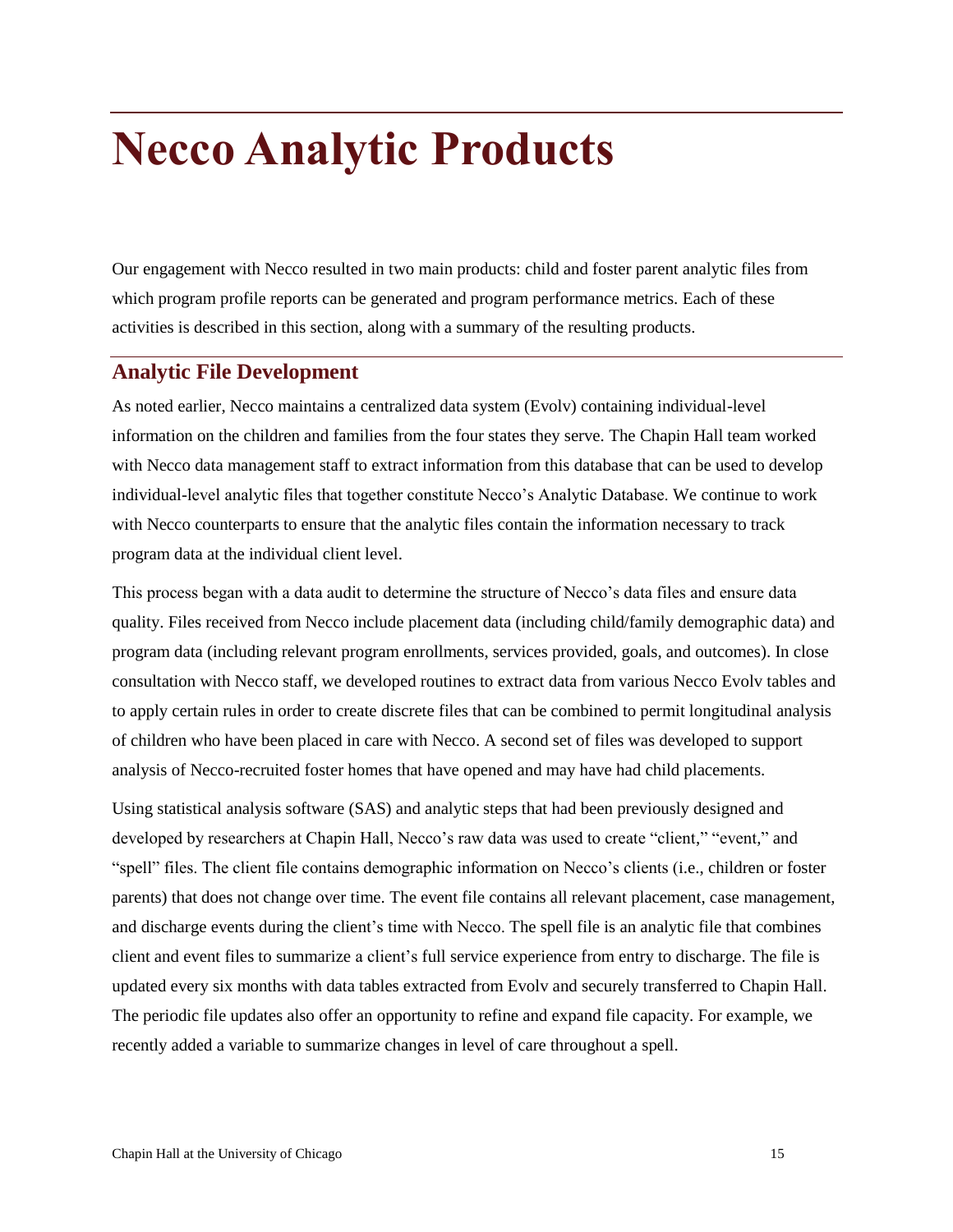As noted above, Necco currently has two types of analytic files: a client spell file and foster parent spell file. These files are used to produce Necco's performance metrics and program profile reports that are available as standalone reports. In addition, Necco leadership can create dynamic reports from the spell files by uploading it to their Tableau server.<sup>3</sup> Using Tableau, Necco leadership generate queries from the spell file and display the results in graphics that easily communicate key performance metrics for Necco's programs to internal and external audiences. Since the processing has been finalized, every six months we recreate the two analytic products (child and foster parent spell files). Updated child files are transferred back to Necco, uploaded to their Tableau server, and available for use in routine reporting as well as for specific queries.

# <span id="page-22-0"></span>**Foster Parent Spell File Development**

Our team at Chapin Hall used principles typically applied to client analytic files to create a new type of analytic file—a foster parent spell file. Whereas the child spell file provides summary information about the experiences of child placed in a Necco foster home from placement to discharge, the foster parent spell file provides summary information about Necco's network foster homes—from initial application to home closure. Necco leadership is interested in learning about how the company recruits parents, the characteristics of their foster homes (e.g. race and income), how long parents stay with the company, and what kind of outcomes they achieve for children and youth. We have created a preliminary file that has basic information about application, certification, child placement, and exit events. It also links information about parent demographics and referral source, although this information has not been consistently collected for all foster parents. We provide basic information extracted from the foster parent spell file further in a later section.

## <span id="page-22-1"></span>**Program Performance Metrics**

Following the development of the analytic database, we worked with our Necco counterparts to assist in the development of key metrics that can accurately track Necco's performance on core outcomes related to program goals. This effort was integrated with the newly launched business strategy that included a performance-based management team, one workgroup of which was the Outcomes and Performance Measures workgroup. Currently, Necco's Balanced Scorecard measures discharge outcomes—based on exit cohorts—with the goal of at least 70 percent successful outcomes (permanency achieved or progress toward program goals). The scorecard also tracks how close to the actual date data is entered, with a goal of 5 days for service events and 2 days for intakes and discharges. The Outcomes and Performance

 $\overline{a}$ 

<sup>&</sup>lt;sup>3</sup> Referred to earlier, Tableau is a proprietary software focused on data visualization to support business intelligence.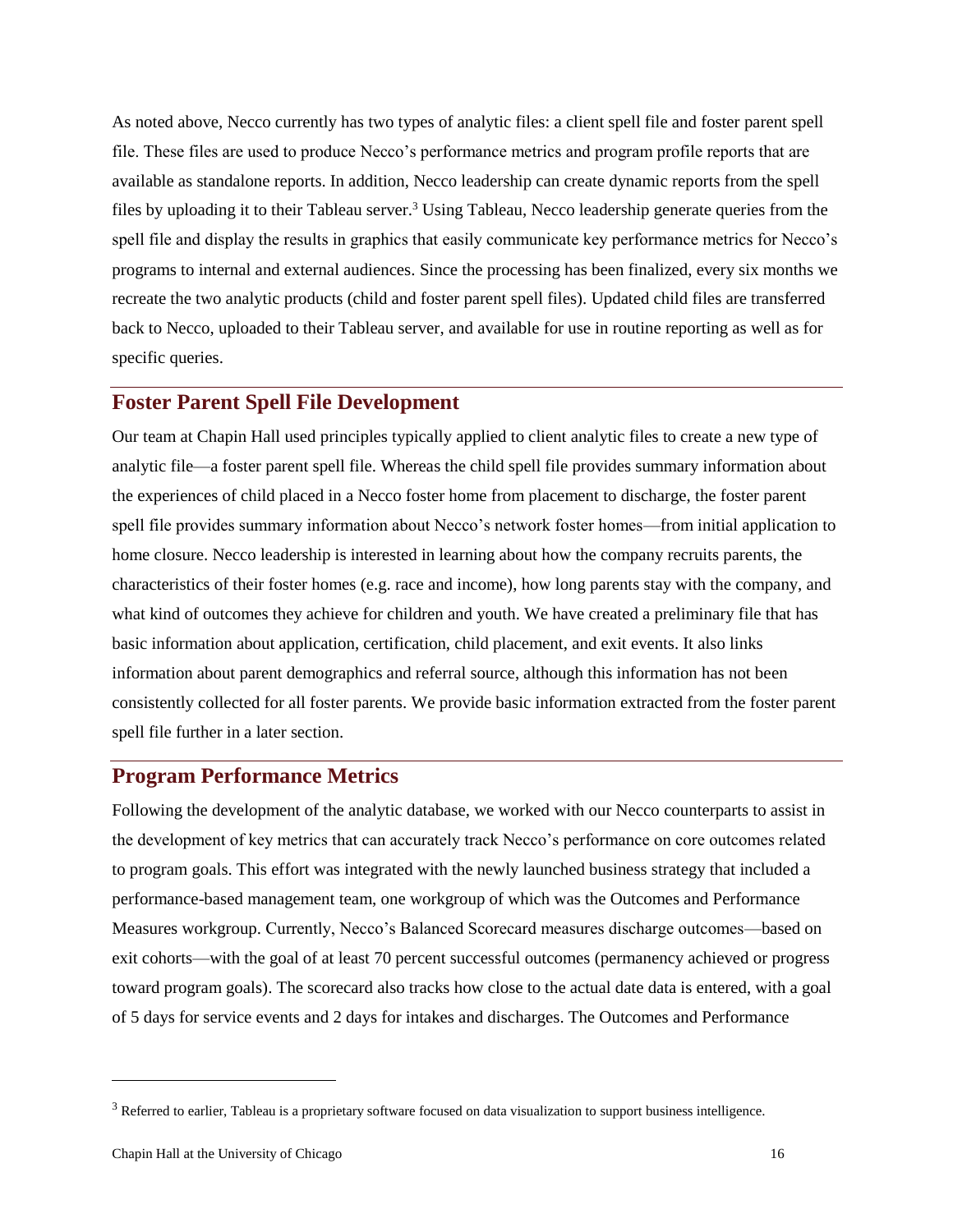Measures workgroup, which included the Chapin Hall team, was charged with developing additional metrics that could supplement those on the Balanced Scorecard, and would serve to measure program specific performance.

Our approach in the construction of the metrics followed best practices in measurement, adhering to the four principles highlighted in a journal article that articulates essential elements of integrating administrative data into systematic efforts to improve child welfare outcomes (Lery, Haight, & Alpert, 2016). The four principles were:

- 1. The process of improvement starts with a question.
- 2. Converting data to evidence requires discipline.
- 3. The continuous quality improvement cycle demands evidence at each stage.
- 4. Certain techniques for arranging and analyzing data can maximize evidence yield.

A database on its own is not *evidence*—it contains pieces of information that must go through a process of intentional analysis to become meaningful. It all starts with a question that propels the analyst toward the most appropriate method of analysis. This process of converting data into evidence must also follow scientific standards, including correct identification of the study population (i.e., the denominator) and using an appropriate window of time (i.e., an entry cohort) to measure change. When these first two principles are met, the resulting evidence can be used to make decisions at all stages of the CQI cycle: define the problem (plan), implement an intervention to address the problem (do), examine how well the intervention is performing (study), and adjust the intervention as necessary (act) (see Figure 6). Finally, using certain techniques (e.g., analytic spells files either alone or in combination with data visualization software) to organize the data can make evidence generation more productive by enabling program stakeholders to ask and answer specific questions and identify opportunities for change.

The core performance metrics for Necco's main programs—Foster Care, Independent Living, Alternatives to Detention, In-Home Services, and Necco Residential Center—were developed with these principles in mind. The analytic database was constructed so that meaningful summary metrics could be generated both through SAS programs and off of the Tableau server. Each metric was developed so that it answered a specific question about program performance and so that it could be displayed to show variation over time, across offices, or by child attributes. This synchronizes well to the performance improvement cycle which calls for evidence at each stage, allowing improvements to be targeted and evaluated over time.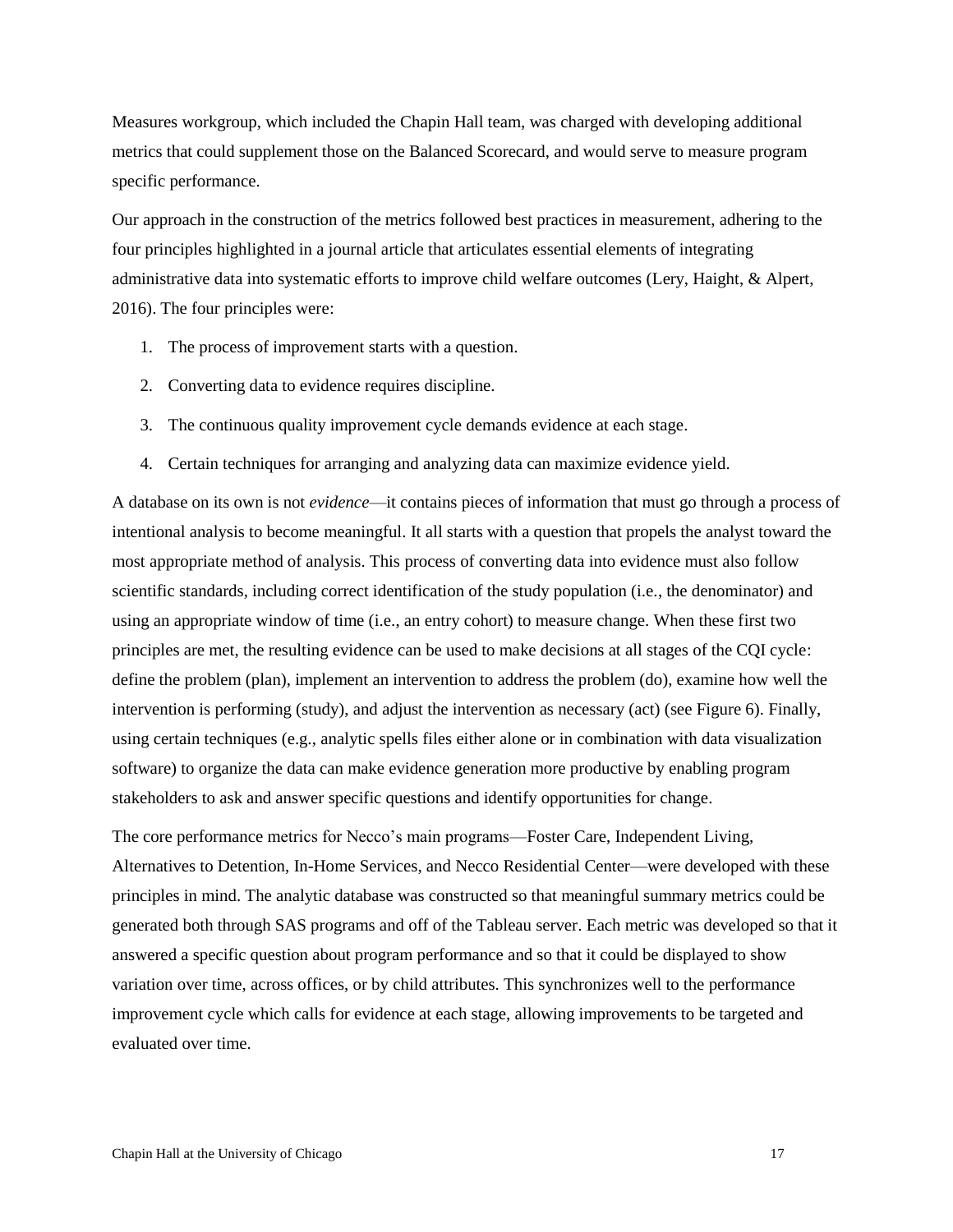Below, we briefly describe each of the programs for which we developed metrics and provide a table summarizing the current program metrics. To give a sense of the size of each program, we start each section with a table displaying recent entries into the program, broken out by each for the four states Necco works with. Corresponding data can be requested separately. These data establish a baseline for Necco's performance.<sup>4</sup>

## <span id="page-24-0"></span>**Performance Metrics: Foster Care**

Necco strives to place children in the least restrictive setting possible and maintain safety during care. The foster care program promotes placement stability (i.e., fewer foster home moves) and the shortest duration of care necessary to achieve permanency. By providing supportive services during foster care placements, Necco endeavors to improve the well-being and functioning of their clients. In terms of outcomes at discharge, the goal is to achieve permanency, including reunification whenever possible. The core performance metrics for foster care are summarized in Table 2.

 $\overline{a}$ 

 $4$  It is important to note that as a private company, Necco works in partnership with public counterparts—including, in some cases, the courts—to meet the needs of children in their care. Necco has influence over many aspects of the care their clients receive, yet their decisions may be constrained by external forces.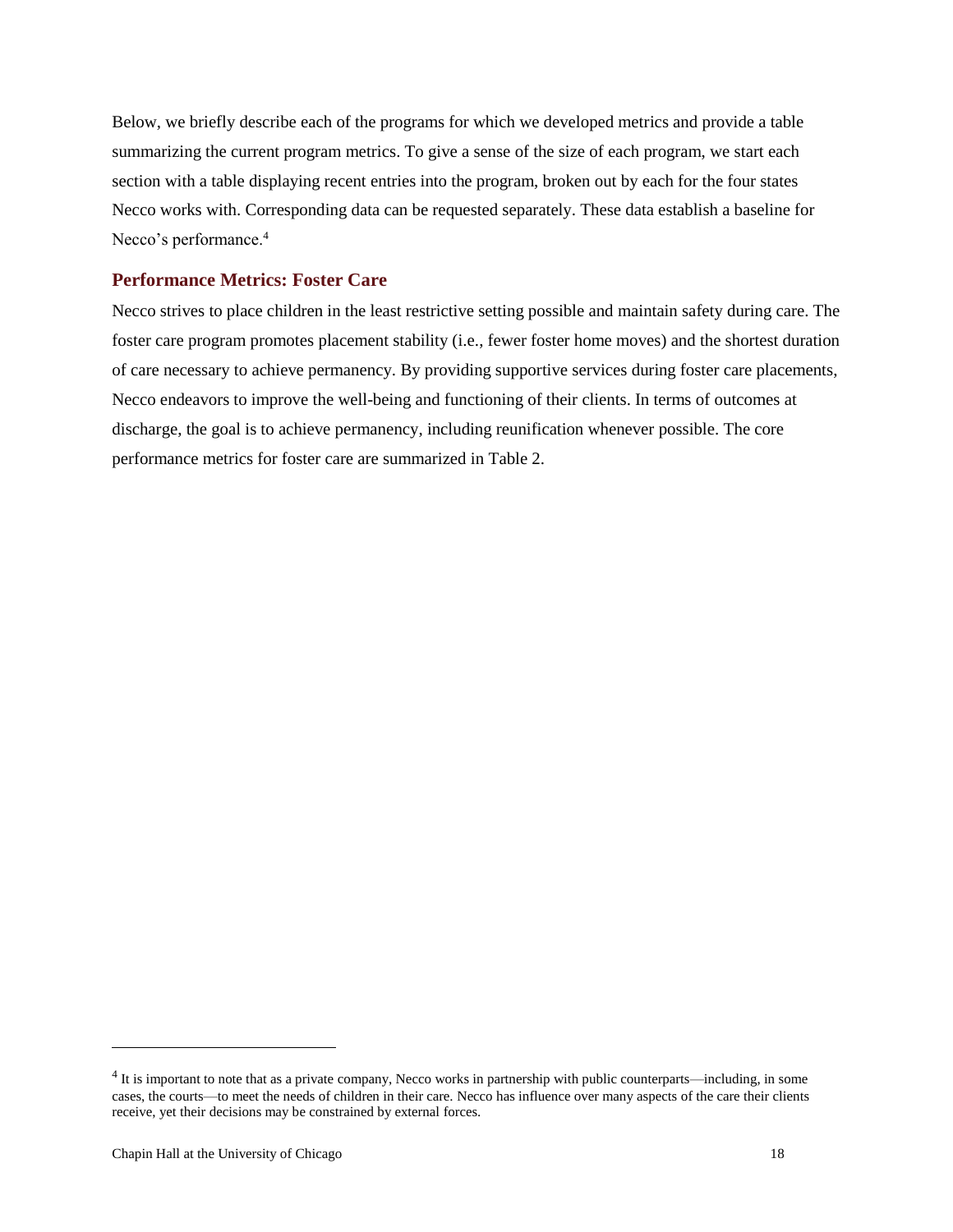

<span id="page-25-1"></span>**Figure 2. Foster Care Entry Cohorts by State**

## <span id="page-25-2"></span>**Table 2. Foster Care Performance Metrics**

| <b>Metric</b>                          | Numerator (N) and Denominator (D)                                                                                                                             |
|----------------------------------------|---------------------------------------------------------------------------------------------------------------------------------------------------------------|
| Improved functioning                   | Question: How effective is Necco at meeting the treatment plan goals<br>for children placed in foster care?                                                   |
|                                        | N: Every child who stayed through their first treatment plan review whose<br>treatment goals had been met.                                                    |
|                                        | D: All youth who enter foster care, by managing office.                                                                                                       |
| Length of stay/length to<br>permanency | Question: What is the likelihood that children served in the foster<br>program will exit to permanency within 1 year? Within 5 years?                         |
|                                        | N: Cumulative exits by exit type within 1 and 5 years<br>D: All youth who enter foster care, by entry cohort and jurisdiction.                                |
|                                        |                                                                                                                                                               |
| Placement stability                    | Question: Typically, how often do children placed in foster care<br>disrupt?<br>N: Number of moves during placement spell.                                    |
|                                        | D: Number of entries, by managing office and age at entry.                                                                                                    |
| Reunification<br>/permanency           | Question: What are the exit outcomes for children placed in foster<br>care?<br>N: Number of exits by exit reason.<br>D: Number of entries by managing office. |

## <span id="page-25-0"></span>**Performance Metrics: Independent Living**

Youth aged 18 and older are referred to the Independent Living program from the child welfare and/or juvenile justice systems in each state, or from Necco's own foster care program. The state and court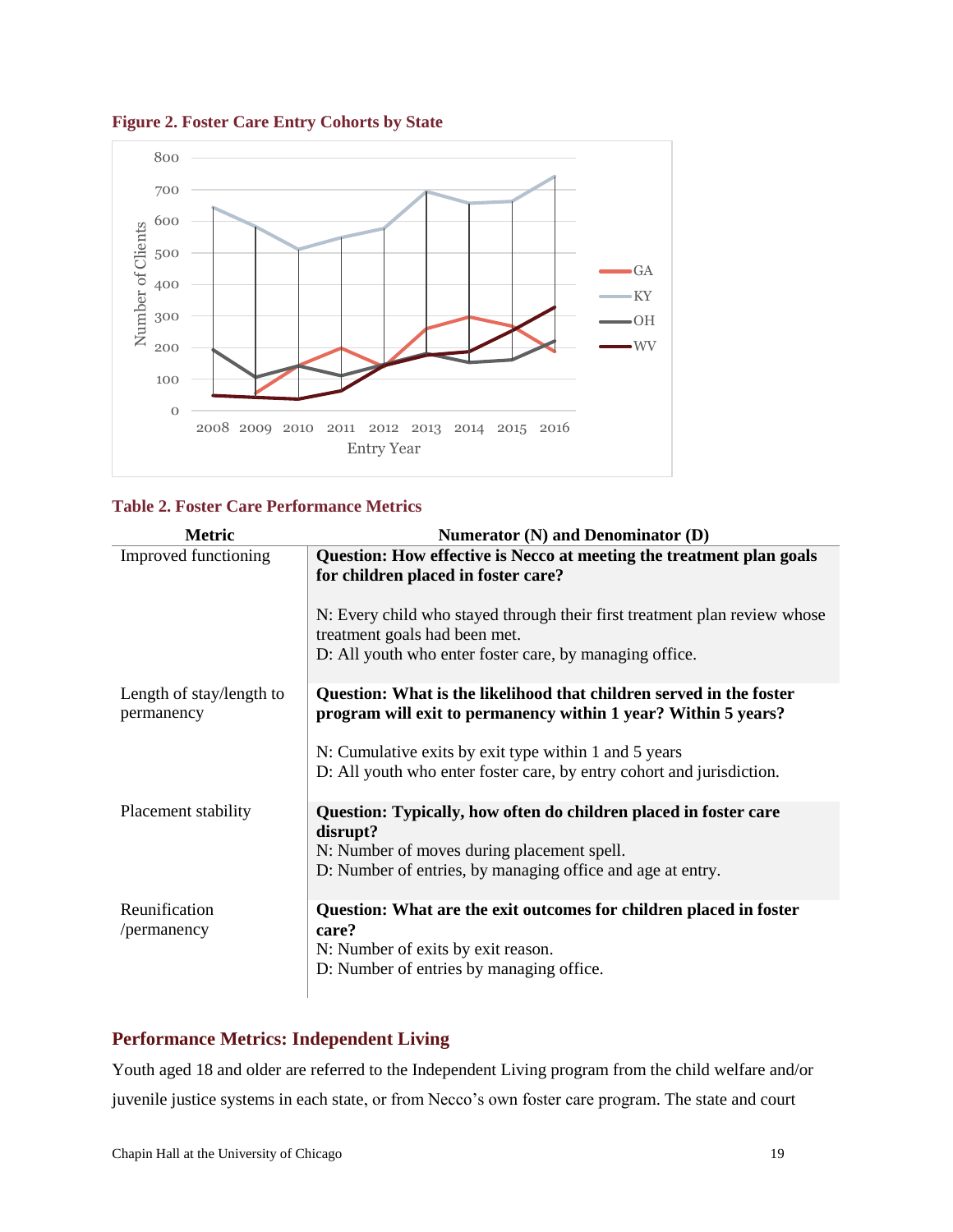system, with input from youth, must agree to the recommitment or extension of care. Youth are expected to have a safe and stable experience while in independent living, acquire skills to live independently, and discharge to a stable living arrangement. Figure 8 shows Independent Living entry cohorts by state. Then, Table 3 summarizes the core performance metrics for independent living.



<span id="page-26-0"></span>**Figure 3. Independent Living Entry Cohorts by State**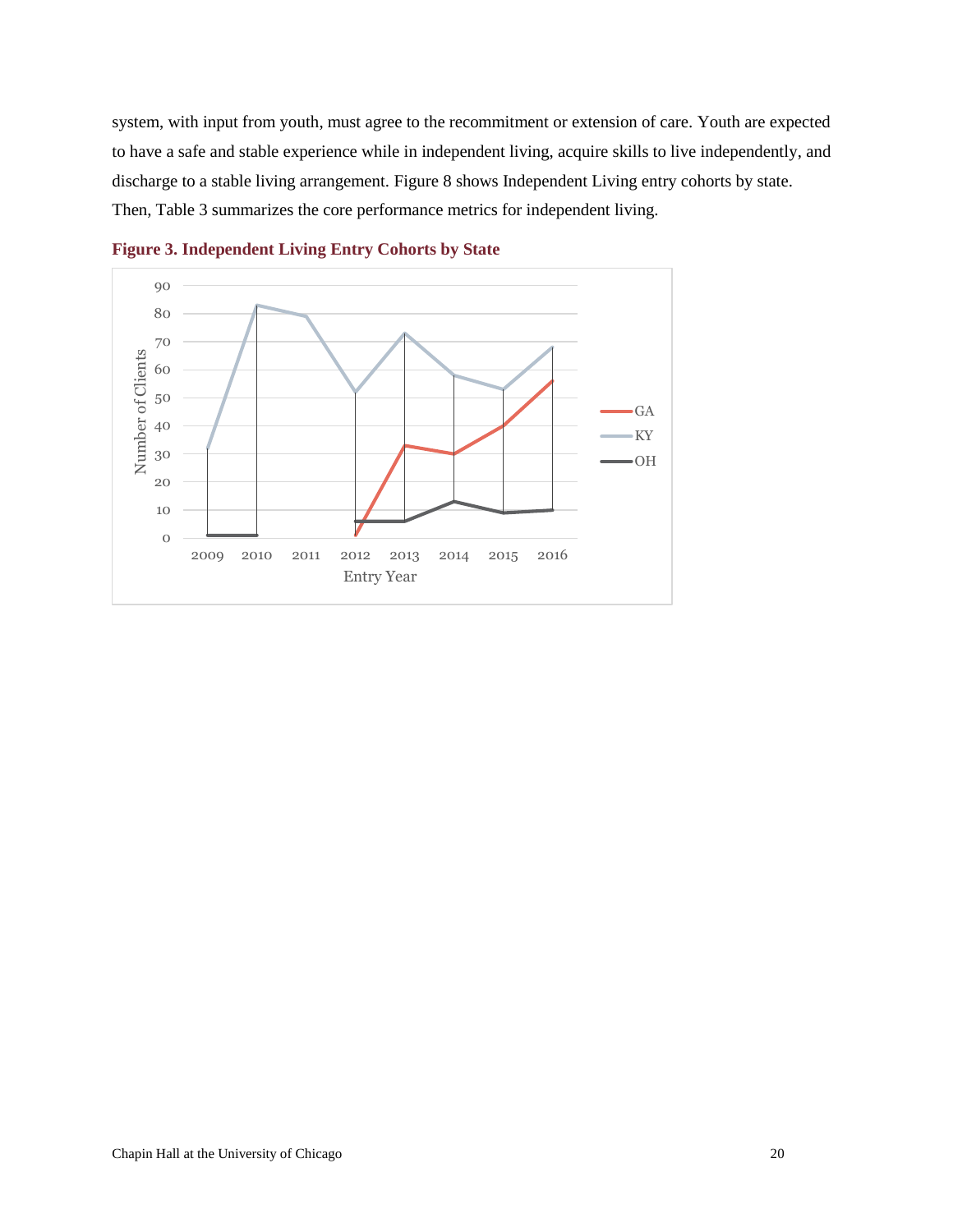#### <span id="page-27-1"></span>**Table 3 Independent Living Performance Metrics**

| <b>Metric</b>                                                                                                                                      | Numerator $(N)$ and Denominator $(D)$                                                                                                                                                                                                                         |
|----------------------------------------------------------------------------------------------------------------------------------------------------|---------------------------------------------------------------------------------------------------------------------------------------------------------------------------------------------------------------------------------------------------------------|
| Percentage of youth that<br>leave care with a stable<br>living arrangement                                                                         | Question: Do youth served in the IL program exit with a stable living<br>arrangement?<br>N: Number of youth who leave IL with a stable living arrangement.<br>D: Youth 18+ who enter IL program (as transfer from Necco foster care or<br>as a new referral). |
| Percentage of youth that<br>leave care with<br>employment                                                                                          | Question: What is the likelihood that youth discharged from IL will be<br>employed at exit?<br>N: Number of youth who leave IL with employment.<br>D: Youth 18+ who enter IL program (as transfer from Necco foster care or<br>as a new referral).            |
| Percentage of youth that<br>leave care either enrolled<br>in school or vocational<br>program or having<br>completed their<br>educational objective | Question: What are likely educational outcomes for youth exiting IL?<br>N: Number of youth who leave IL enrolled in or completed an education<br>program.<br>D: Youth 18+ who enter IL program (as transfer from Necco foster care or<br>as a new referral).  |
| Voluntary vs involuntary<br>discharges/Planned vs<br>unplanned                                                                                     | Question: How likely is it that a youth served in IL will experience a<br>planned discharge?<br>N: Number of youth who leave IL with a planned discharge.<br>D: Youth 18+ who enter IL program (as transfer from Necco foster care or<br>as a new referral).  |

## <span id="page-27-0"></span>**Performance Metrics: Alternatives to Detention**

Youth are referred to this program as an alternative to secure detention/confinement for nonviolent youth. Youth will complete the length and terms of their placement without committing additional offenses. Necco has two alternatives to detention (ATD) programs: supervised foster care and home detention with tracking. These programs currently operate in Kentucky. Youth in home detention are able to remain in their home with regular contact from a Necco ATD Coordinator and electronic monitoring (i.e., ankle bracelet tracking). The ATD coordinator has daily phone contact with the youth, and at least one face-toface contact at random times and (if applicable) locations (e.g., school, home, work, etc.) to hold the youth accountable. Supervised foster care is a short-term placement in a home with trained therapeutic foster parents, with additional supervision from Necco case managers. Youth remain in the foster home until adjudication or until a permanent placement can be made. The core performance metrics for ATD are summarized in the table below. In Figures 9 and 10, and Tables 4 and 5, we show ATD care entry cohorts by state.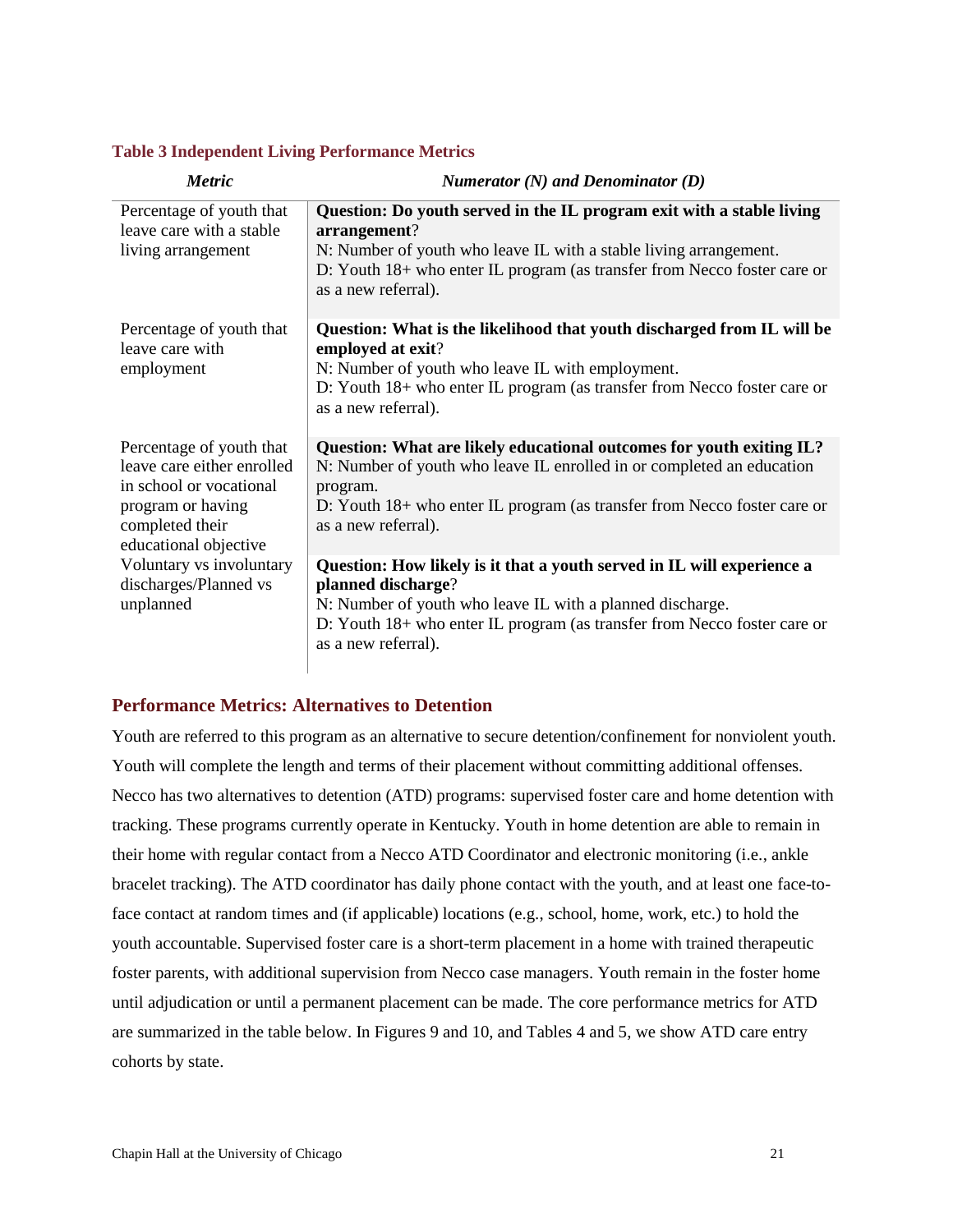

<span id="page-28-0"></span>**Figure 4. Alternatives to Detention Tracking Entry Cohorts in Kentucky**

<span id="page-28-1"></span>

| <b>Table 4. Alternatives to Detention Ankle Monitoring Performance Metrics</b> |  |  |  |
|--------------------------------------------------------------------------------|--|--|--|

| <b>Metric</b>                                                                    | Numerator $(N)$ and Denominator $(D)$                                                                                                                                               |
|----------------------------------------------------------------------------------|-------------------------------------------------------------------------------------------------------------------------------------------------------------------------------------|
| Percentage of youth are<br>removed from the program<br>for either a violation of | Question: What are the exit reasons for youth served in the ATD<br>program?                                                                                                         |
| program rules, AWOL, or<br>reoffending                                           | N: Number of youth who exited for either a program violation, law<br>violation or was AWOL at the time of discharge.<br>D: All youth who entered ATD Tracking by entry cohort year. |
| Percentage of youth who<br>successfully complete the<br>terms of their service   | N: Number of youth who with Successfully Completed Program as the<br>exit reason.<br>D: All youth who entered ATD Tracking by entry cohort.                                         |
| Youth discharged to more<br>restrictive setting                                  | N: Number of youth discharged to detention.<br>D: All youth who entered ATD Tracking by entry cohort.                                                                               |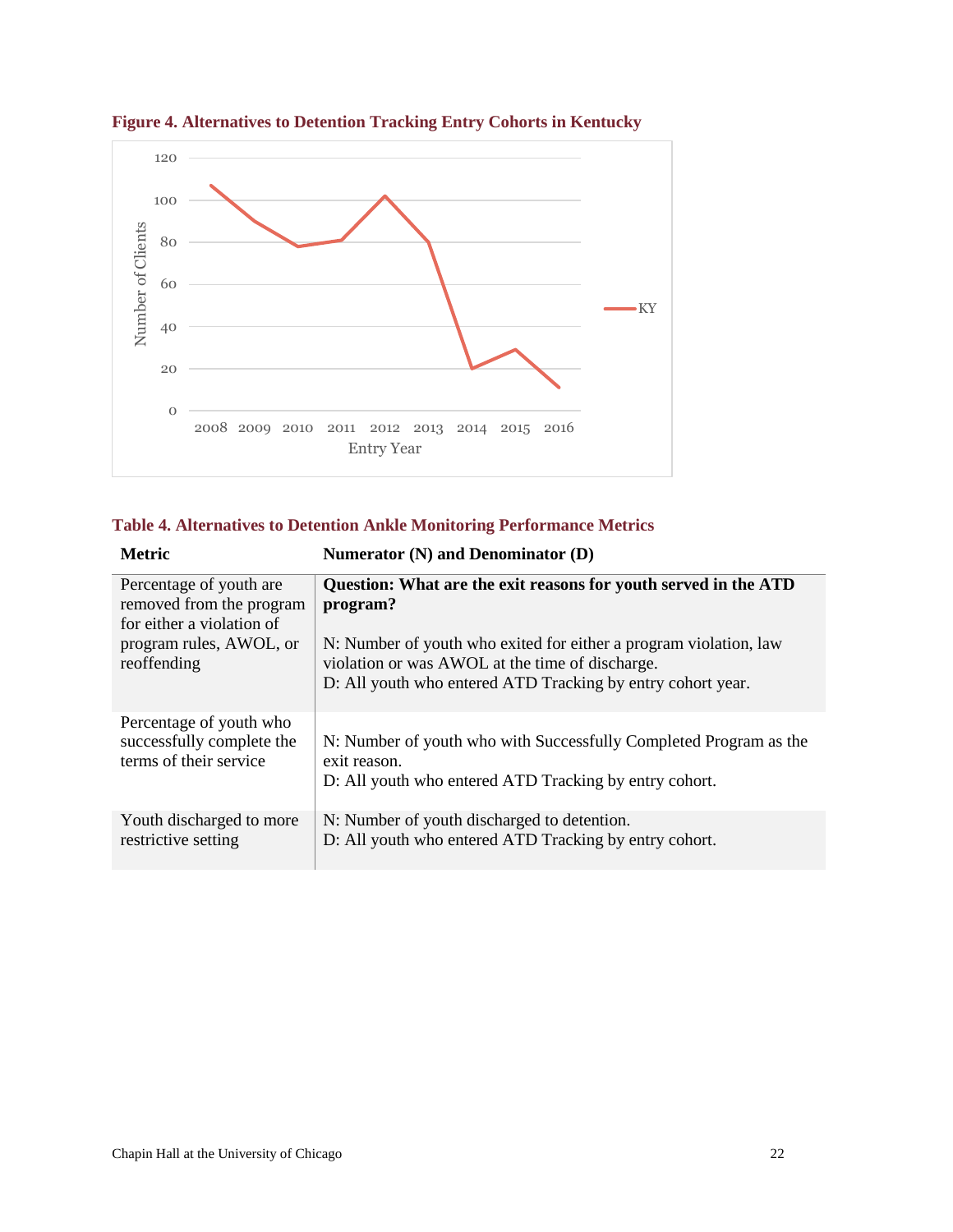

<span id="page-29-1"></span>**Figure 5. Alternatives to Detention Foster Care Entry Cohorts by State**

## <span id="page-29-2"></span>**Table 5. Alternatives to Detention Supervised Foster Care Performance Metrics**

| <b>Metric</b><br>Numerator $(N)$ and Denominator $(D)$                                                                           |                                                                                                                                                                                                                     |
|----------------------------------------------------------------------------------------------------------------------------------|---------------------------------------------------------------------------------------------------------------------------------------------------------------------------------------------------------------------|
|                                                                                                                                  | Question: What are the exit reasons for youth served in the ATD<br><b>Foster Care program?</b>                                                                                                                      |
| Percentage of youth are<br>removed from the program<br>for either a violation of<br>program rules, AWOL, or<br>reoffending       | N: Number of youth who excited for either a program violation, law<br>violation or was AWOL at the time of discharge.<br>D: All youth who entered ATD Foster Care by entry cohort.                                  |
| Percentage of youth<br>committed to Department<br>for Community Based<br>Services during ATD<br>placement/committed<br>long-term | N: Number of youth discharged to custody of DCBS for foster care<br>placement.<br>D: All youth who entered ATD Foster Care by entry cohort.                                                                         |
| Percentage of youth who<br>successfully complete the<br>terms of their service                                                   | N: Number of youth with "successfully completed program" (defined<br>as not terminating services early for a program violation) as the exit<br>reason.<br>D: All youth who entered ATD Foster Care by entry cohort. |
| Youth discharged to more<br>restrictive setting                                                                                  | N: Number of youth discharged to detention.<br>D: All youth who entered ATD Foster Care by entry cohort.                                                                                                            |

## <span id="page-29-0"></span>**Performance Metrics: In-Home Services**

Youth and families are referred to this program from the child welfare system with the goal of the family remaining intact. Clients can receive in-home services exclusively or in addition to another Necco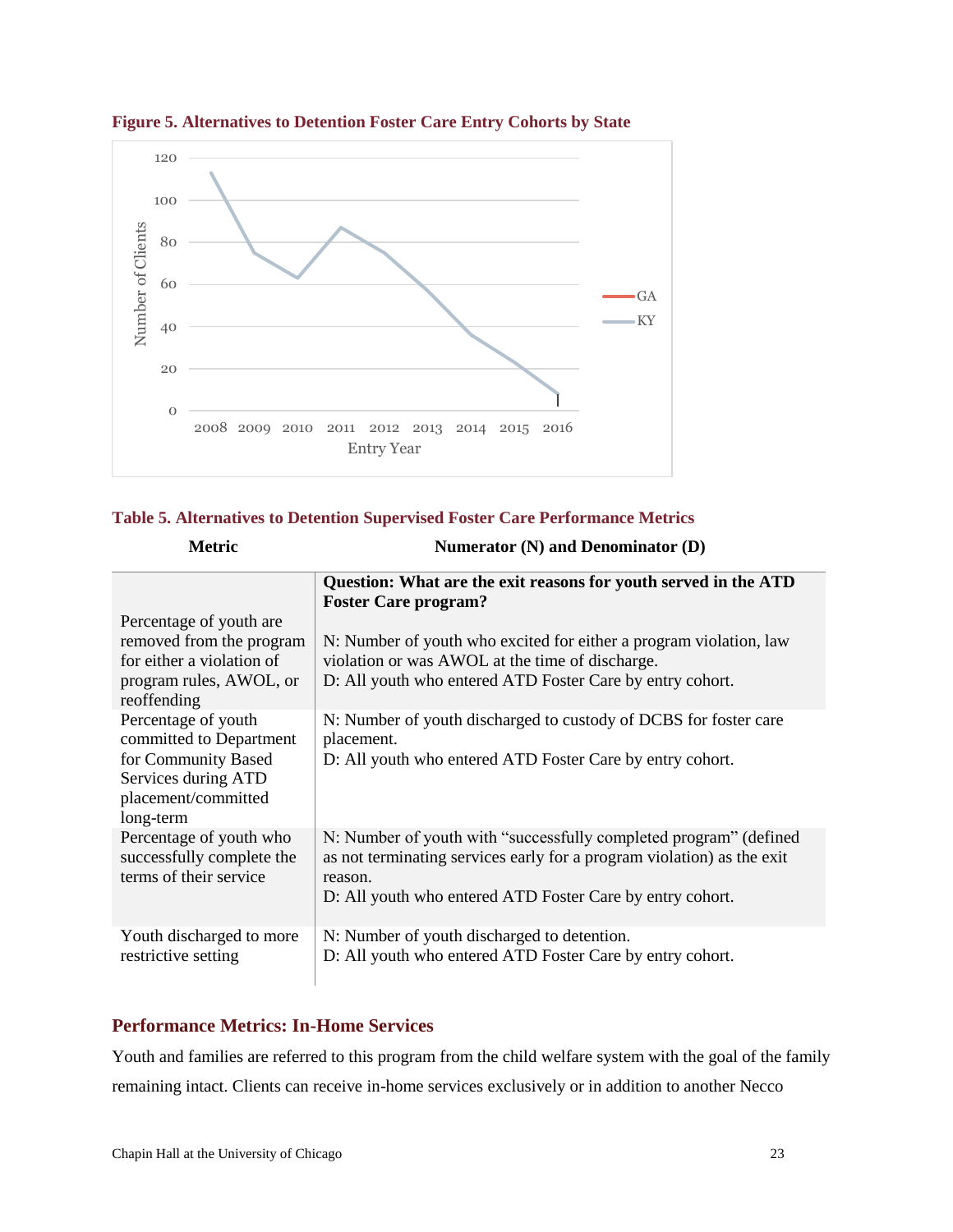program (e.g., foster care). This program includes behavioral health services, case management, community access and supports, and family preservation services. Figure 11 shows in-home services entry cohorts by state. The core performance metrics for in-home services are summarized in Table 6.



<span id="page-30-1"></span>**Figure 6. In-Home Services Entry Cohorts by State**

### <span id="page-30-2"></span>**Table 6. In-Home Services Performance Metrics**

| n |
|---|
|   |

*Metric Numerator (N) and Denominator (D)*

| Decreased out of home<br>placements | Question: What are the outcomes for children/families served by in<br>the In Home Services program?               |
|-------------------------------------|-------------------------------------------------------------------------------------------------------------------|
|                                     | N: Number of in-home spells that do not end with out of home<br>placement                                         |
|                                     | D: All spells that start or end with in-home services by entry cohort.                                            |
| Reunification                       | N: Number of in-home spells that end with reunification<br>D: All spells that start or end with in-home services. |

## <span id="page-30-0"></span>**Performance Metrics: Necco Residential Center**

While Necco strives to place clients in less restrictive family homes (i.e., foster care), some children, youth, and young adults need residential care and treatment. Necco has one residential center in Ohio. The center's goal is to provide a safe and stable environment while providing care and to discharge to the least restrictive care. Figure 12 shows residential entry cohorts for Ohio. Table 7 summarizes the core performance metrics for residential care.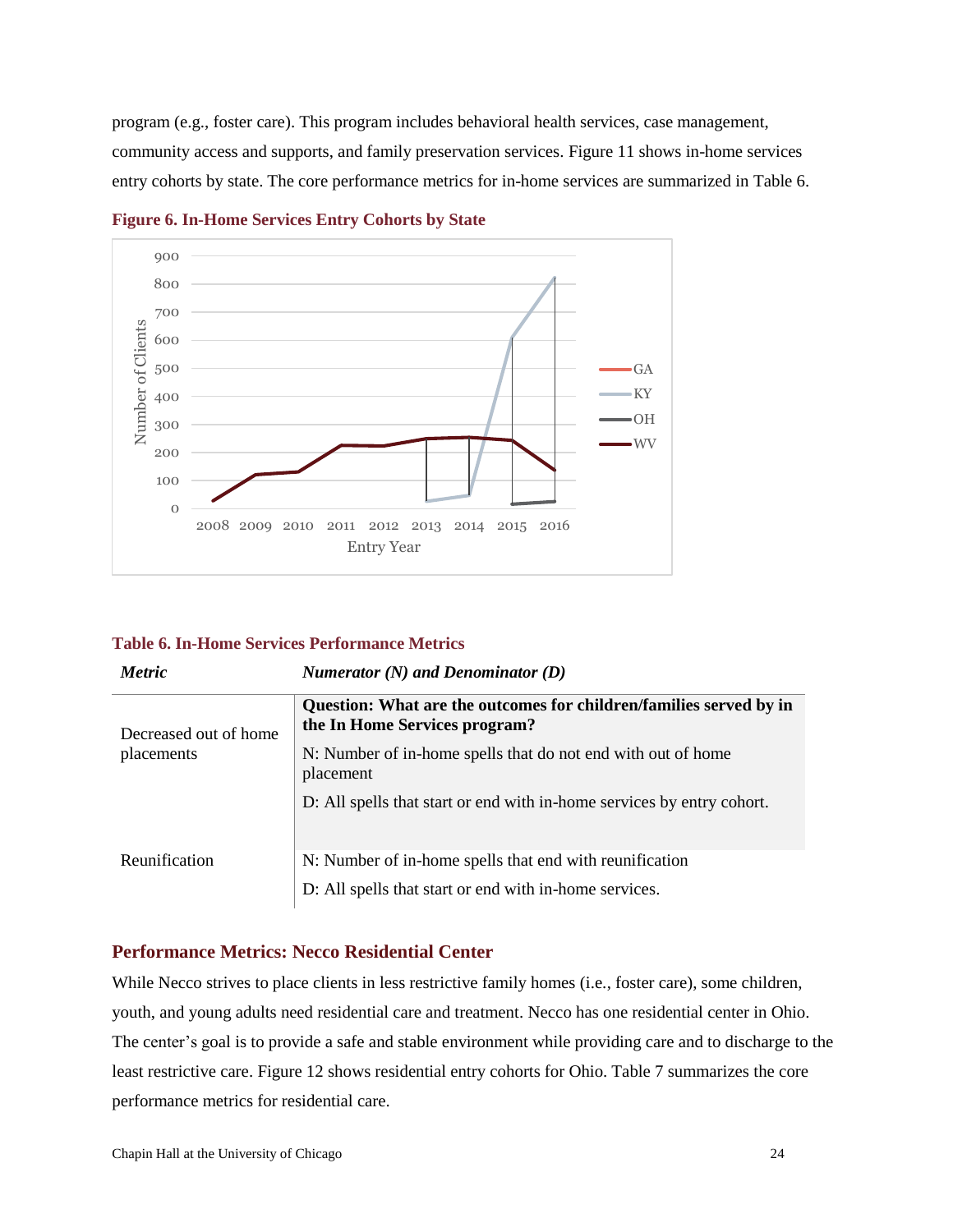

### <span id="page-31-1"></span>**Figure 7. Residential Entry Cohorts in Ohio**

### <span id="page-31-2"></span>**Table 7. Necco Center Residential Performance Metrics**

| <b>Metric</b>                                                 | Numerator $(N)$ and Denominator $(D)$                                                      |
|---------------------------------------------------------------|--------------------------------------------------------------------------------------------|
| Change in level of care                                       | Question: How likely is it that a Necco center resident will<br>experience a level change? |
|                                                               | N: Living situation/discharge type for residential spells.                                 |
|                                                               | D: All spells with a first placement in residential by entry cohort.                       |
| Percentage of youth<br>that achieved their<br>permanency goal | Question: What are the outcomes for clients served in the Necco<br>center?                 |
|                                                               | N: Exit reason/outcome for residential spells.                                             |
|                                                               | D: All spells with first, second, or last placements in residential by<br>entry cohort.    |
|                                                               |                                                                                            |

## <span id="page-31-0"></span>**Foster Parent Spell File**

While it is still early in the development of the foster parent spell file, we have generated a preliminary file with basic information about foster homes that open and have placements every year, the outcomes of those placements, and if and why foster homes close. Figure 13 shows the number of new foster homes with at least one child or youth placement opening by year. The number of new homes opening has been declining in recent years in Kentucky and increasing in West Virginia. The figure below shows foster home exits during the same period. The majority of homes remain open, and the most common reason for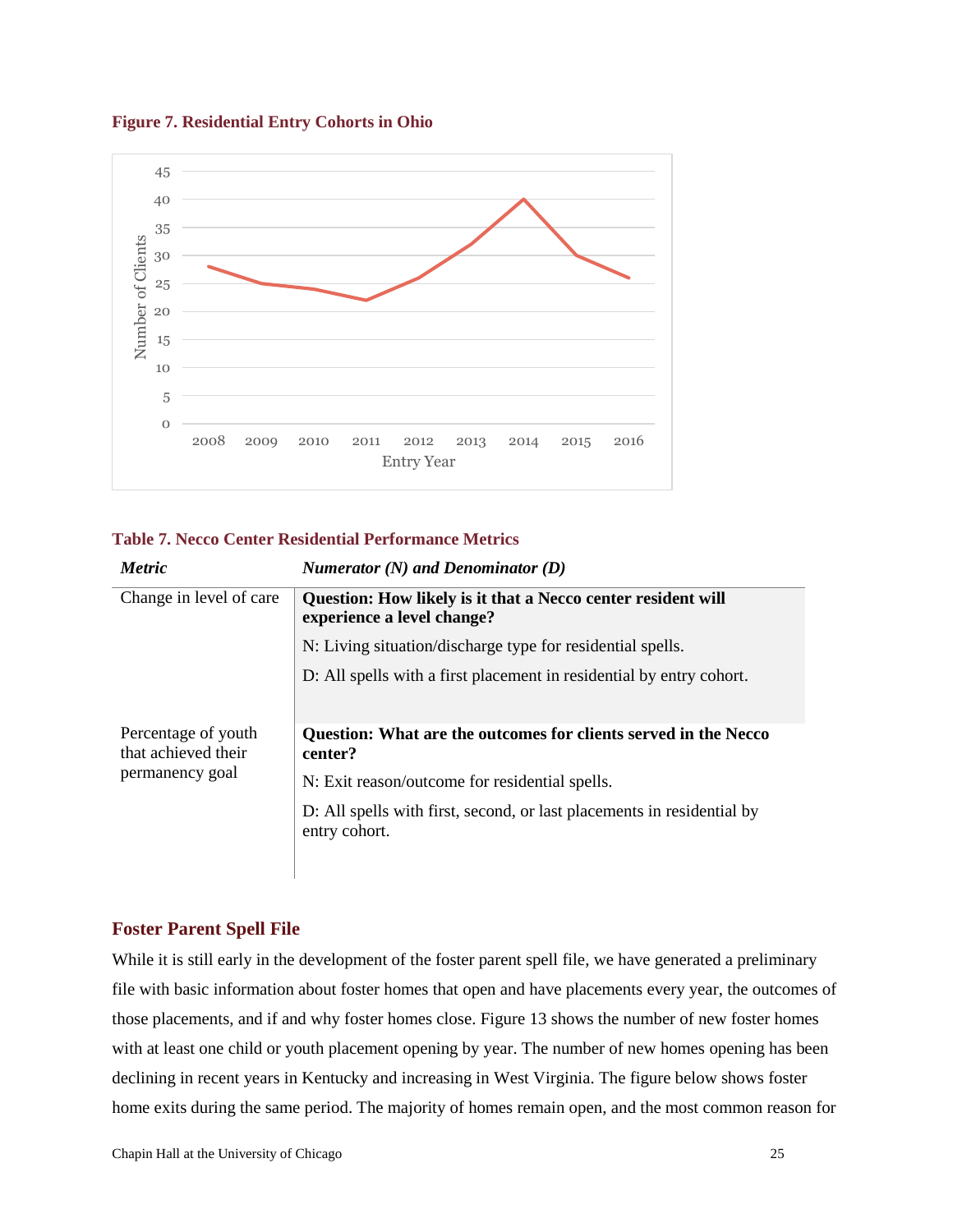exit is that the parents are no longer interested in fostering. This preliminary data is a sample of the kinds of questions the foster parent spell file can answer; we continue to work with the file to provide more information about the dynamics of the foster home network and the placements referred to them.

<span id="page-32-0"></span>**Figure 8. Number of Foster Homes Opening, by Year**



<span id="page-32-1"></span>**Figure 9. Foster Home Closing Reasons, All Homes Opened for Placement between 2008–15**

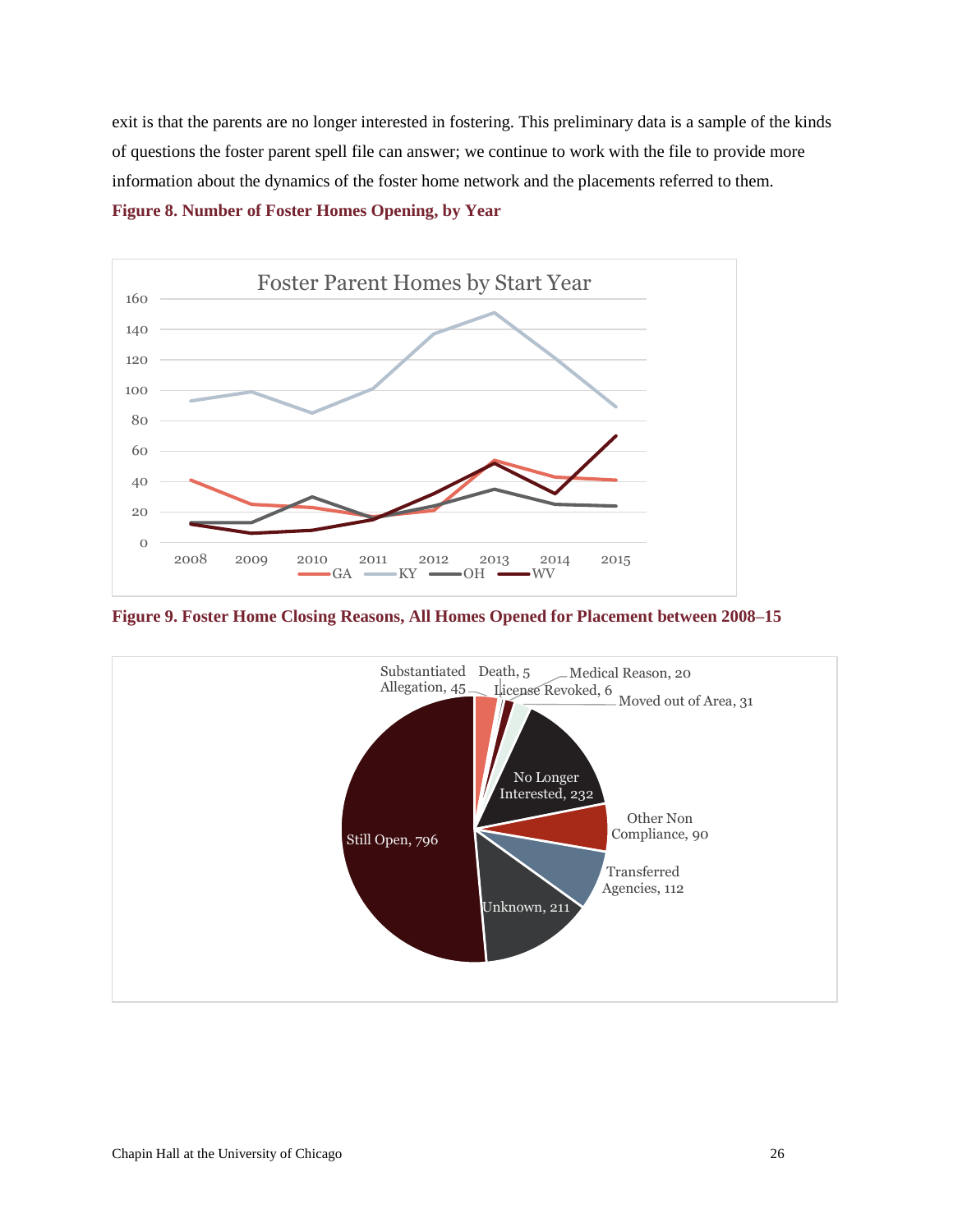# <span id="page-33-0"></span>**Conclusions**

Necco has taken a number of critical steps to become better at what they do—improving outcomes for the children, youth, and families they serve. For the past four years, we have worked together to enhance the company's capacity for research evidence use, to establish and generate baseline performance metrics, and to survey Necco's culture for learning and ongoing improvement. This effort, coupled with Necco's significant investments in growth and development strategy, business intelligence, data infrastructure, and internal human capital has resulted in a company that has prioritized both the acquisition of knowledge as well as its incorporation into business and program decisions.

## <span id="page-33-1"></span>**Capacity for Research Evidence Use**

Organizations invest in acquiring, processing, and applying research evidence in order to understand current practice and identify ways to improve it. Following a data audit, Necco made database enhancements to collect more meaningful information. Our team then converted the raw data into analytic files, enabling Necco to acquire research evidence. In terms of processing evidence, we have worked together to develop and analyze performance metrics using best practices. Additionally, we have promoted Necco's internal skills for evidence processing through an Advanced Analytics training and provided ongoing technical assistance on how to manipulate the analytic files. In the vein of continuous quality improvement, we continue to work with our Necco counterparts in their ongoing efforts to apply research evidence to recognize promising practices, as well as to identify opportunities for program improvements.

# <span id="page-33-2"></span>**Organizational Culture for Learning and Growth**

The ability to learn and adapt is associated with more successful businesses. In order to understand Necco's culture for learning and quality improvement, we conducted staff interviews and a survey. The results of this research indicate that Necco is well positioned to learn, grow, and adapt as an organization. Staff indicated that Necco has an inclusive culture where differences are appreciated, although within their specific programs some respondents also noted that the organization may not always be open to implementing new ideas. Necco also has strong processes for information collection and experimentation, although staff suggested that both new and experienced staff would benefit from more training. Staff indicated that their manager(s) promote learning by encouraging and accepting input from others;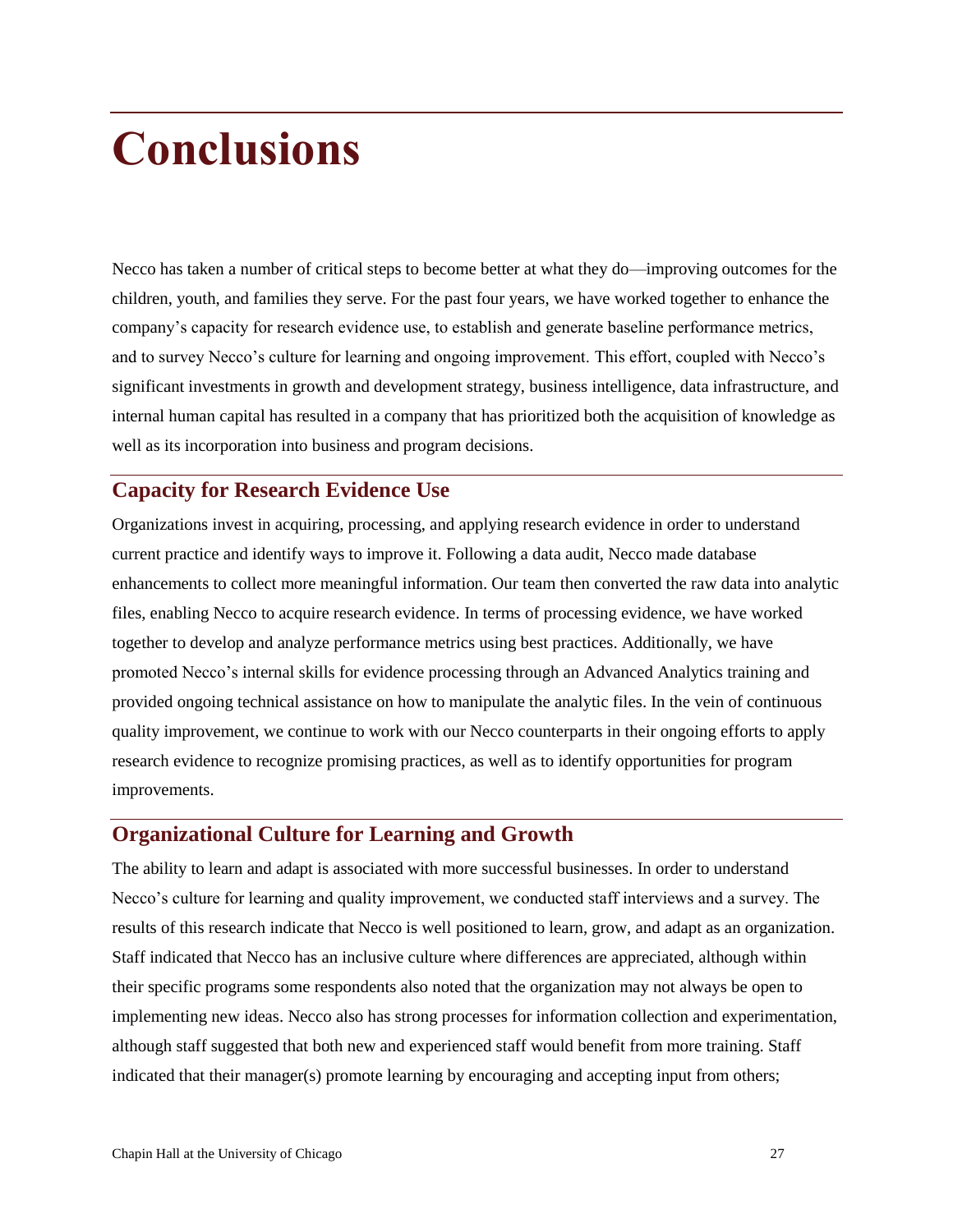managers can enhance these efforts by devoting time and resources to discussing organizational challenges.

## <span id="page-34-0"></span>**Performance Measurement**

To establish baseline performance, the Chapin Hall team created analytic files that Necco can manipulate internally, and, in addition, drafted preliminary program profile reports. The analytic files allow Necco to track longitudinal performance at the program, managing office, and state levels. We continue to produce performance metrics tables on a biannual basis and Necco works with the analytic files internally using Tableau software. This allows Necco to incorporate outcome measures into company performance monitoring, to track program performance over time, and to look for trends to identify strengths and areas for improvement. The program profile reports compare Necco's performance to local and national standards. The first set of reports for foster care and independent living suggest that Necco is performing at or above these standards.

## <span id="page-34-1"></span>**Suggestions for Continued Improvement**

As Necco strives to set and achieve greater performance standards, we have several suggestions to maintain and improve quality. Necco can build on the work to establish baseline performance metrics by integrating them into a well-defined CQI program for client services. Necco currently has a sustainability cycle model for improvement related to Balanced Scorecard efforts. However, the sustainability cycle is about Necco's overall performance as a business, and we suggest that Necco develop program-specific CQI efforts that focus on the services they provide and articulate more directly the outcomes those programs generate. This would include developing program-specific logic models to articulate how programs—or even programs within programs (foster care, independent living, etc.)—are conceived of and then structured to produce specific outcomes. This process is key to locating variations that might lead to program innovation or adaptation in the effort to continually improve performance.

Furthermore, Necco can continue to build and expand the longitudinal database, reproducing current metrics and adding new data elements into the analytic file. As programs grow and expand, thoughtful consideration about what leadership needs to *know* to continue strong performance can inform how to expand the file so that it can produce the evidence necessary for monitoring, oversight, and continuous improvement. Necco's significant investment in an "evidence infrastructure" situates them well to not only build that knowledge base but also to make it available to both leadership and staff. This infrastructure—from Necco's emphasis on performance management to its providing all staff access to Tableau and the information contained in it, to training and education opportunities like Advanced Analytics—reinforces the strides Necco has made to becoming a high-functioning learning organization.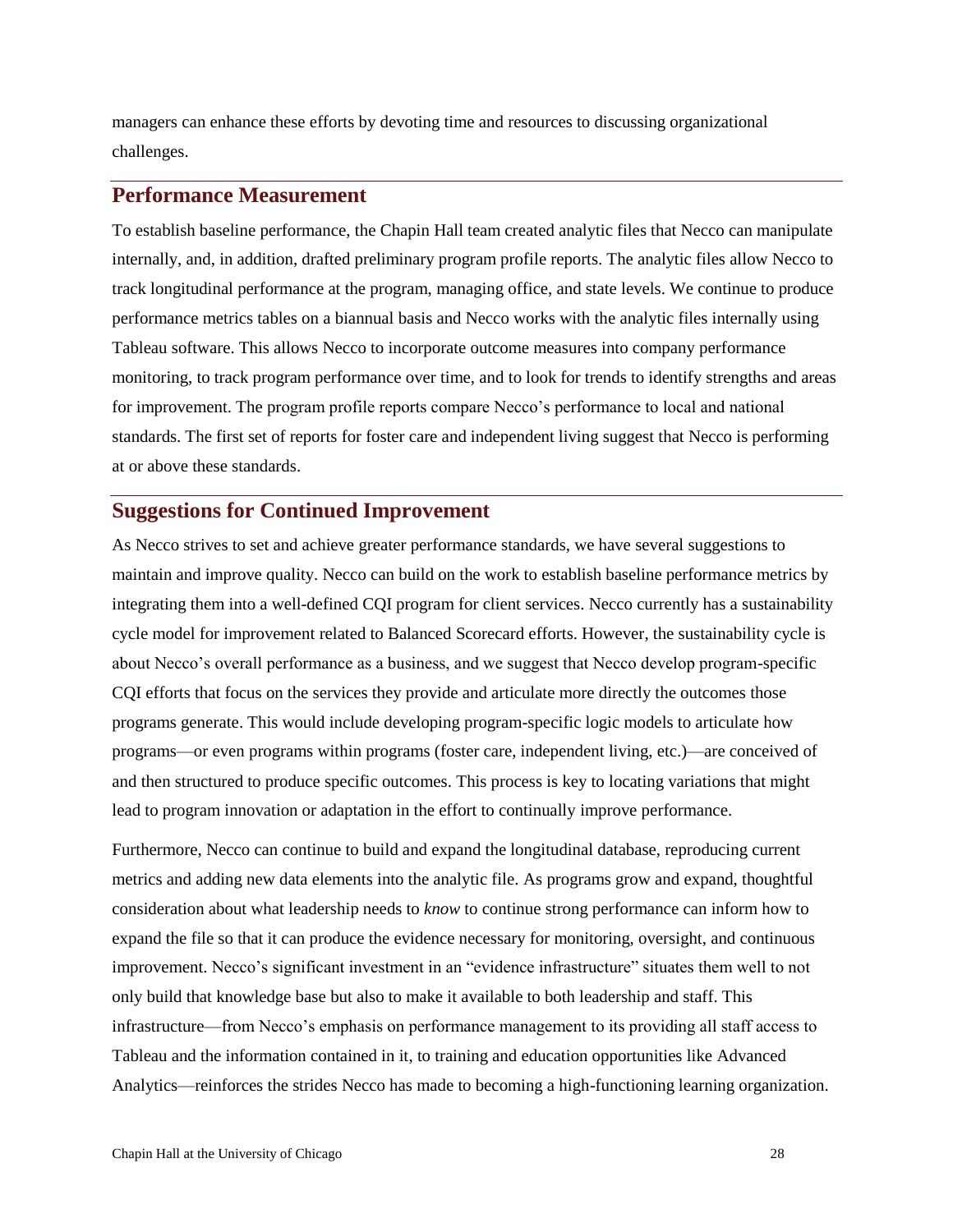Finally, continuing to provide staff at all levels with access to research evidence, training them in its use, and encouraging to them to be guided by what they observe and learn will strengthen the capacity of all Necco employees. And that increased capacity, in turn, will mean that Necco's existing strong internal processes that promote experimentation and innovation will benefit from the contributions of staff whose ideas are grounded in evidence.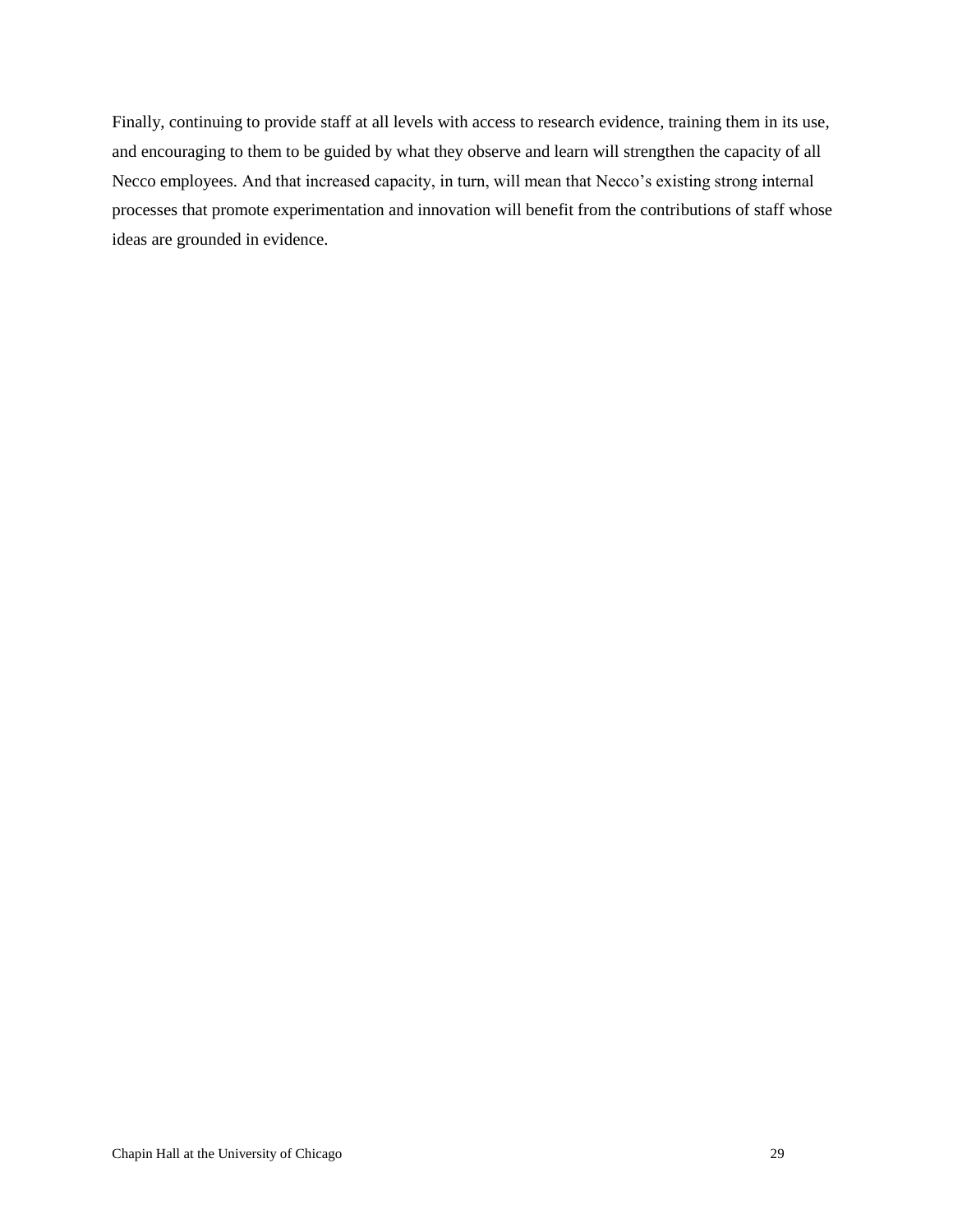# <span id="page-36-0"></span>**Bibliography**

- Carman, J. G. (2007). Evaluation practice among community-based organizations: Research into the reality. *American Journal of Evaluation, 28*(1), 60–75.
- Carrilio, T. E. (2008). Accountability, evidence, and the use of information systems in social service programs. *Journal of Social Work, 8*(2), 135–48.
- Garvin, D. A., Edmondson, A. C., & Gino, F. (2008). Is yours a learning organization? *Harvard Business Review, 86*(3), 109–116. Retrieved from https://hbr.org/2008/03/is-yours-a-learning-organization
- Government Accountability Office (2006). *Improving social service program, training, and technical assistance information would help address long-standing service-level and workforce challenges:*  Report to the ranking minority member, Subcommittee on Human Resources, Committee on Ways and Means, House of Representatives. Washington, DC: U.S. Government Accountability Office.
- Haskins, R., Wulczyn, F., & Webb, M. B. (Eds.) (2007). *Child protection: Using research to improve policy and practice.* Washington, DC: Brookings Institution Press.
- Herman, D. (2014). Transitional support for adults with severe mental illness: Critical time intervention and its roots in assertive community treatment. *Research on Social Work Practice*, *24*(5), 556–563.
- Honig, M. I., & Coburn, C. (2008). Evidence-based decision making in school district central offices: Toward a policy and research agenda. *Educational Policy, 22*(4), 578–608.
- Hwang, J., & Hopkins, K. (2012). Organizational inclusion, commitment, and turnover among child welfare workers: A multilevel mediation analysis. *Administration in Social Work, 36*(1), 23–39. doi:10.1080/03643107.2010.537439
- Kanak, S., Baker, M., Herz, L., & Maciolek, S. (2008). Building effective training systems for child welfare agencies. Portland, ME: National Child Welfare Resource Center for Organizational Improvement.
- Lery, B, Haight, J., & Alpert, L. (2016). Four principles of big data practice for effective child welfare decision making. *Journal of Public Child Welfare, 10*(4), 466–474.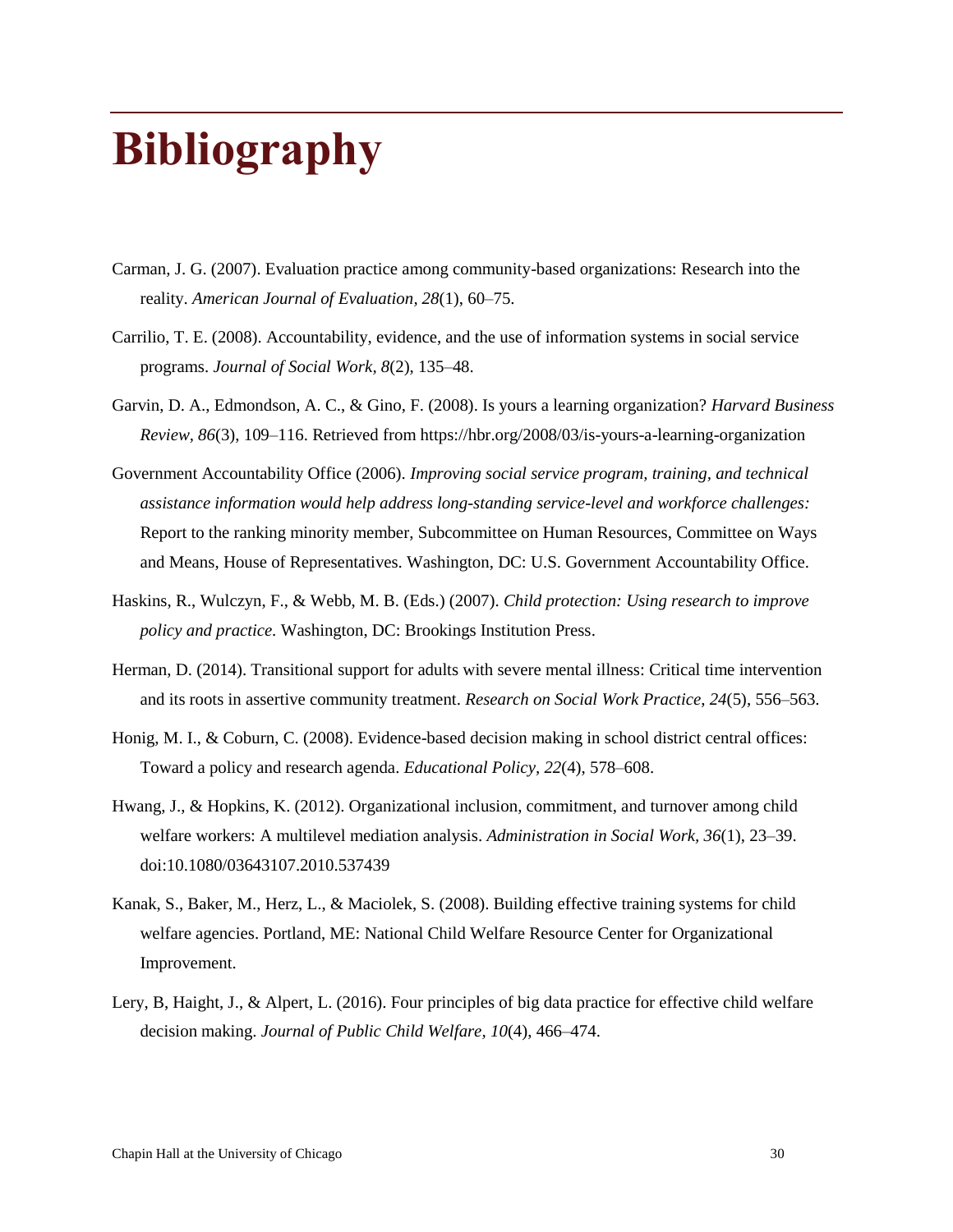- Maxfield, M., Schirm, A., Rodriguez-Planas, N., & Mathematica, P. R. (2003). The quantum opportunity program demonstration: Implementation and short-term impacts. Washington, DC: Mathematica Policy Research.
- McBeath, B., Briggs, H. E., & Aisenberg, E. (2009). The role of child welfare managers in promoting company performance through experimentation. *Children and Youth Services Review, 31*(1), 112–18.
- Meyers, D., Durlak, J., & Wandersman, A. (2012). The quality implementation framework: A synthesis of critical steps in the implementation process. *American Journal of Community Psychology*, *50*(3/4), 462–480. doi:10.1007/s10464-012-9522-x
- Miller, K. D., & Lin, S.- J. (2010). Different truths in different worlds. *Organization Science 21*(1), 97– 114.
- Moynihan, D. P., & Landuyt, N. (2009). How do public organizations learn?: Bridging cultural and structural perspectives. *Public Administration Review, 69*(6), 1097–1105.
- Palinkas, L. A., Finno, M., Fuentes, D., Garcia, A., & Holloway, I. W. (2011, August). *Evaluating dissemination of research evidence in public youth-serving systems*. Presented at the National Child Welfare Evaluation Summit, Washington, DC.
- Palinkas, L.A., Garcia, A., Holloway, I., Finno, M., Fuentes, D., & Chamberlain, P. (2012). *Measurement of implementation process: The Structured Interview of Evidence Use (SIEU) and Cultural Exchange Inventory (CEI)*. Paper presented at the 5th Annual NIH Conference on the Science of Dissemination and Implementation, Washington, DC.
- Palinkas, L. A., Holloway, I. W., Rice, E., Fuentes, D., Wu, Q., & Chamberlain, P. (2011). Social networks and implementation of evidence-based practices in public youth-serving systems: A mixedmethods study. *Implementation Science, 6*, 113.
- Probst, G., & Büchel, B. S. T. (1997). *Organizational learning: The competitive advantage of the future.* London: Prentice Hall.
- Senge, P. M. (2000). *Schools that learn: A fifth discipline fieldbook for educators, parents, and everyone who cares about education*. 1st ed. New York, NY: Doubleday.
- Senge, P. M. (1990). *The fifth discipline: The art and practice of the learning organization*. 1st ed. New York, NY: Doubleday/Currency.
- Wulczyn, F., Alpert, L., Orlebeke, B., & Haight, J. (2014). *Principles, language, and shared meaning: Towards a common understanding of CQI in child welfare*. Chicago, IL: The Center for State Child Welfare Data.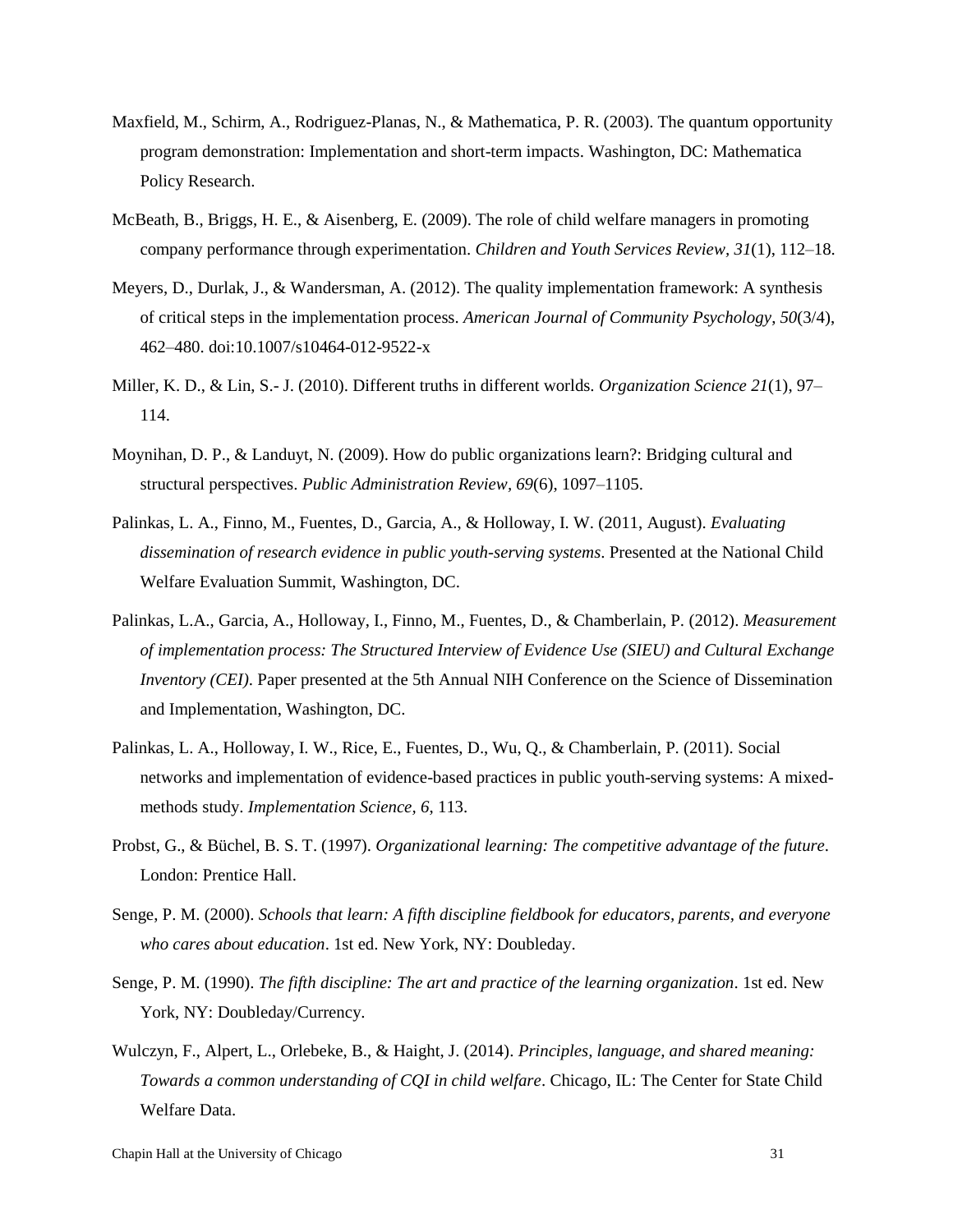- Wulczyn, F. (2007). *Monitoring child welfare programs: Performance improvement in a CQI context.* Chicago, IL: Chapin Hall Center for Children at the University of Chicago.
- Wulczyn, F., Alpert, L., Monahan-Price, K., Huhr, S., Palinkas, L, & Pinsoneault, L. (under review). Research evidence use in the child welfare system. Retrieved from https://fcda.chapinhall.org/wpcontent/uploads/2016/05/reu-paper\_prepub.pdf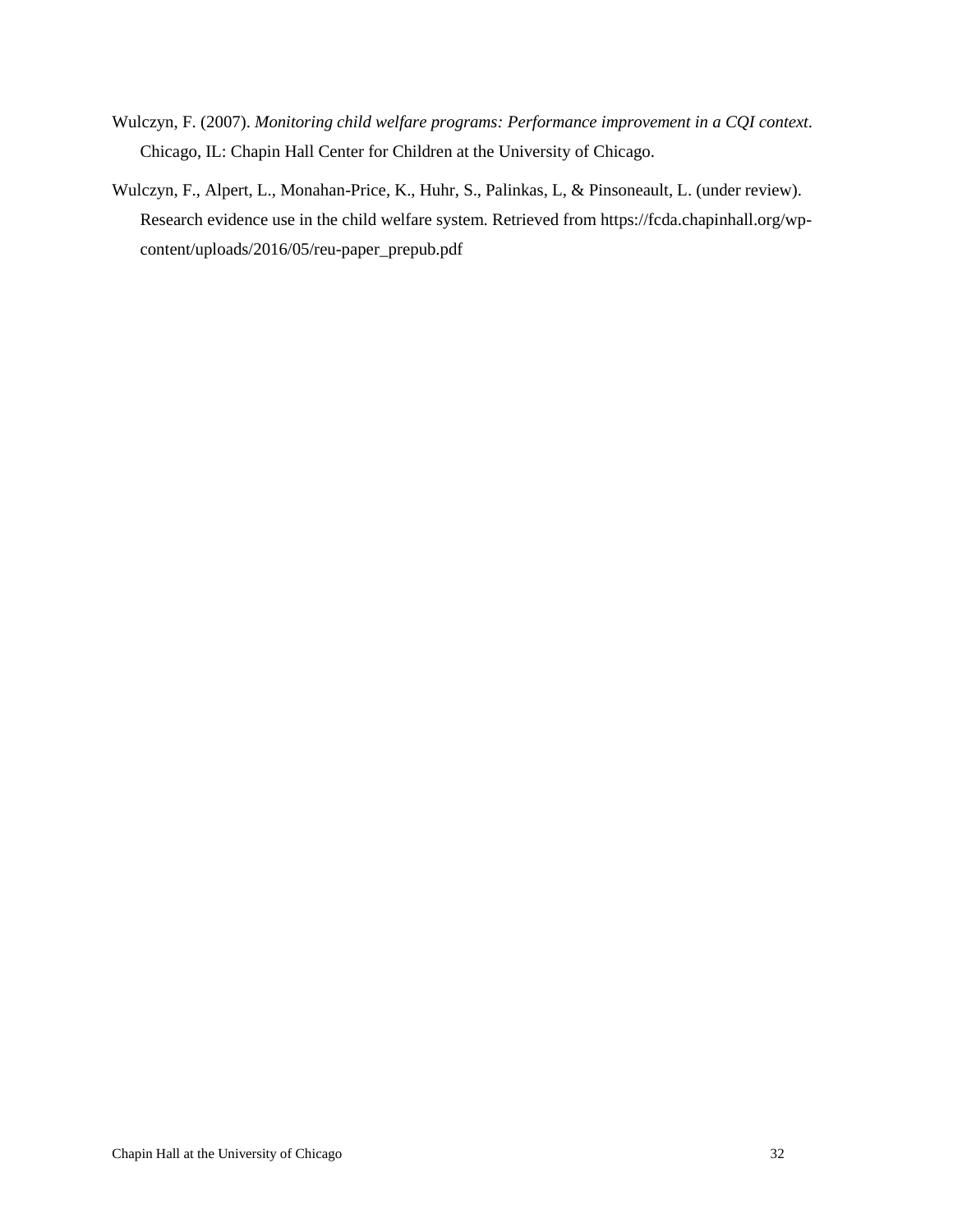## **About Chapin Hall**

Chapin Hall is an independent policy research center at the University of Chicago focused on providing public and private decision-makers with rigorous data analysis and achievable solutions to support them in improving the lives of society's most vulnerable children. Chapin Hall partners with policymakers, practitioners, and philanthropists at the forefront of research and policy development by applying a unique blend of scientific research, real world experience, and policy expertise to construct actionable information, practical tools, and, ultimately, positive change for children, youth, and families.

Established in 1985, Chapin Hall's areas of research include child and adolescent development; child maltreatment prevention; child welfare systems; community change; economic supports for families; home visiting and early childhood initiatives; runaway and unaccompanied homeless youth; schools, school systems, and out-of-school time; and youth crime and justice.